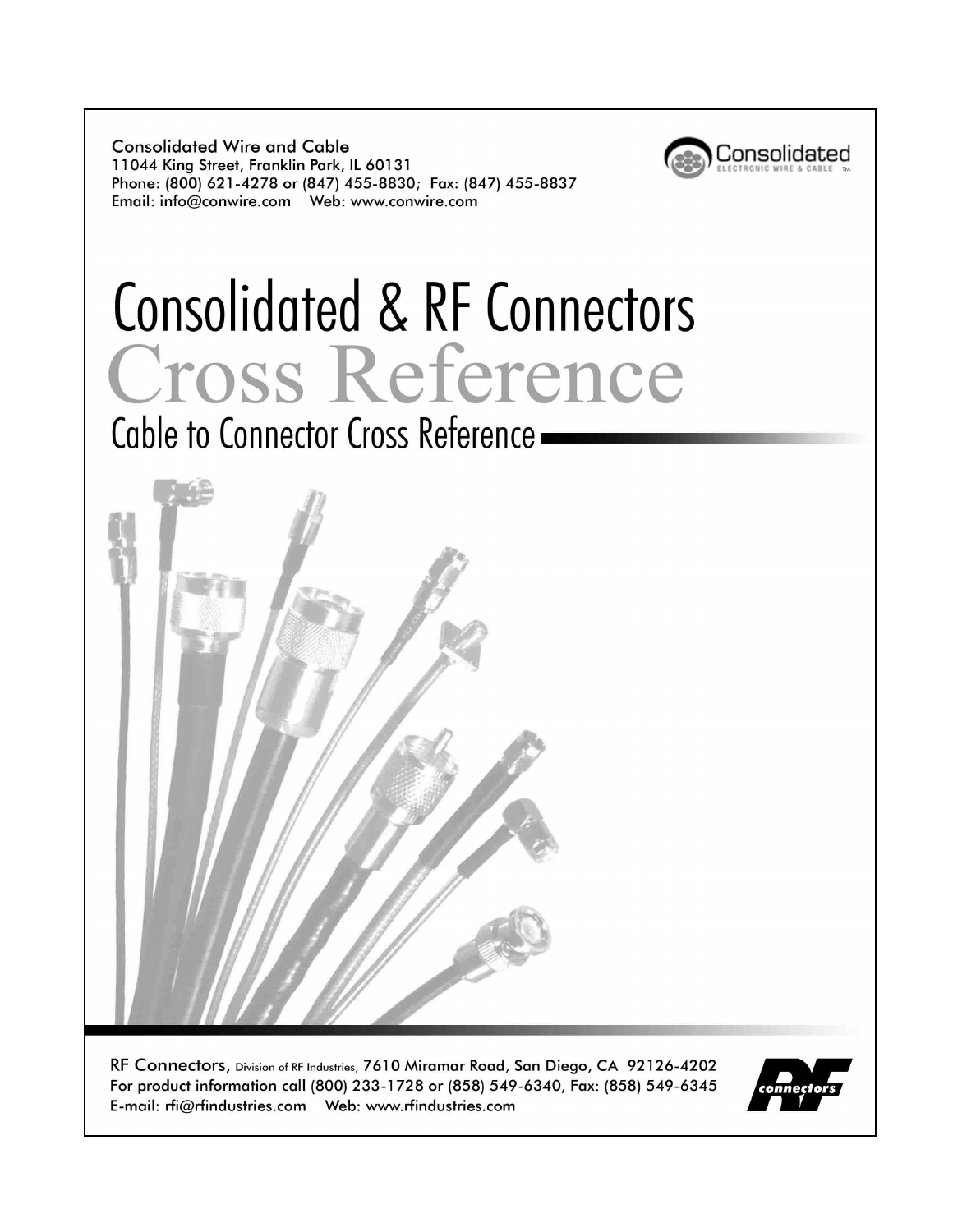# **HOW TO USE THIS MANUAL**

This manual is organized first by Consolidated Electronic Cable groups and then by the types of RFI connectors available for each group. The connector lists are divided into subgroups by interface type.

Each connector listing contains the RFI part number, the description and the materials used for each connector. The materials listings consist of the body, shell, pin/contact, and dielectric.

The Cable Number Locator below is supplied for easy cross-referencing by cable part number to page number.

*Example:* 

*You need to know if RFI has an N Male Clamp Solder Plug for Consolidated Electronic 4401.* 

*Refer to the table below for Consolidated Electronic 4401. Go to page 12. Under the heading for Consolidated Electronic 4401, 4410, 4414, 4456, 4470, 4472, 4485, 4494, 4599 you will find RFN-1904-1N and RFN-1904-1S.* 

From the description and the materials information you are able to determine if one of these connectors works for your application. The legend on page two explains the material codes used in this manual.

**Part numbers with an (\*) are special order only.** If you have special requirements, please contact RF Industries' sales department for assistance.

| Cable # | Page<br># | Cable # | Page<br># | Cable # | Page<br># | Cable # | Page<br>#       | Cable # | Pag<br>e# |
|---------|-----------|---------|-----------|---------|-----------|---------|-----------------|---------|-----------|
|         |           |         |           |         |           |         |                 |         |           |
| 4401    | 10        | 4472    | 10        | 4407    | 14        | 4490    | 12 <sub>2</sub> | 4731    | 13        |
| 4405    | 6         | 4479    | 11        | 4415    | 11        | 4491    | 12 <sub>2</sub> | 4735    | 13        |
| 4410    | 10        | 4484    | 8         | 4435    | 11        | 4551    | 13              | 4736    | 13        |
| 4414    | 10        | 4485    | 10        | 4449    | 6         | 4552    | 13              | 4737    | 3         |
| 4417    | 11        | 4494    | 10        | 4450    | 6         | 4555-CL | 11              | 4738    | 3         |
| 4419    | 13        | 4496    | 8         | 4457    | 12        | 4567-CL | 11              | 4759    | 3         |
| 4440    | 13        | 4599    | 10        | 4458    | 3         | 4580-CL | 12              | 4761    | 13        |
| 4447    | 8         | 4717    | 8         | 4459    | 3         | 4585-CL | 12              | 4791    | 13        |
| 4448    | 8         | 4718    | 8         | 4466    | 13        | 4727    | $\overline{2}$  | C6111   | 4         |
| 4456    | 10        | 4719    | 8         | 4473    | 3         | 4728    | $\overline{2}$  |         |           |
| 4465    | 13        | 4796    | 13        | 4477    | 11        | 4729    | $\overline{2}$  |         |           |
| 4470    | 10        | 4400    | 11        | 4489    | 11        | 4730    | 13              |         |           |

#### **Cable Number Locator**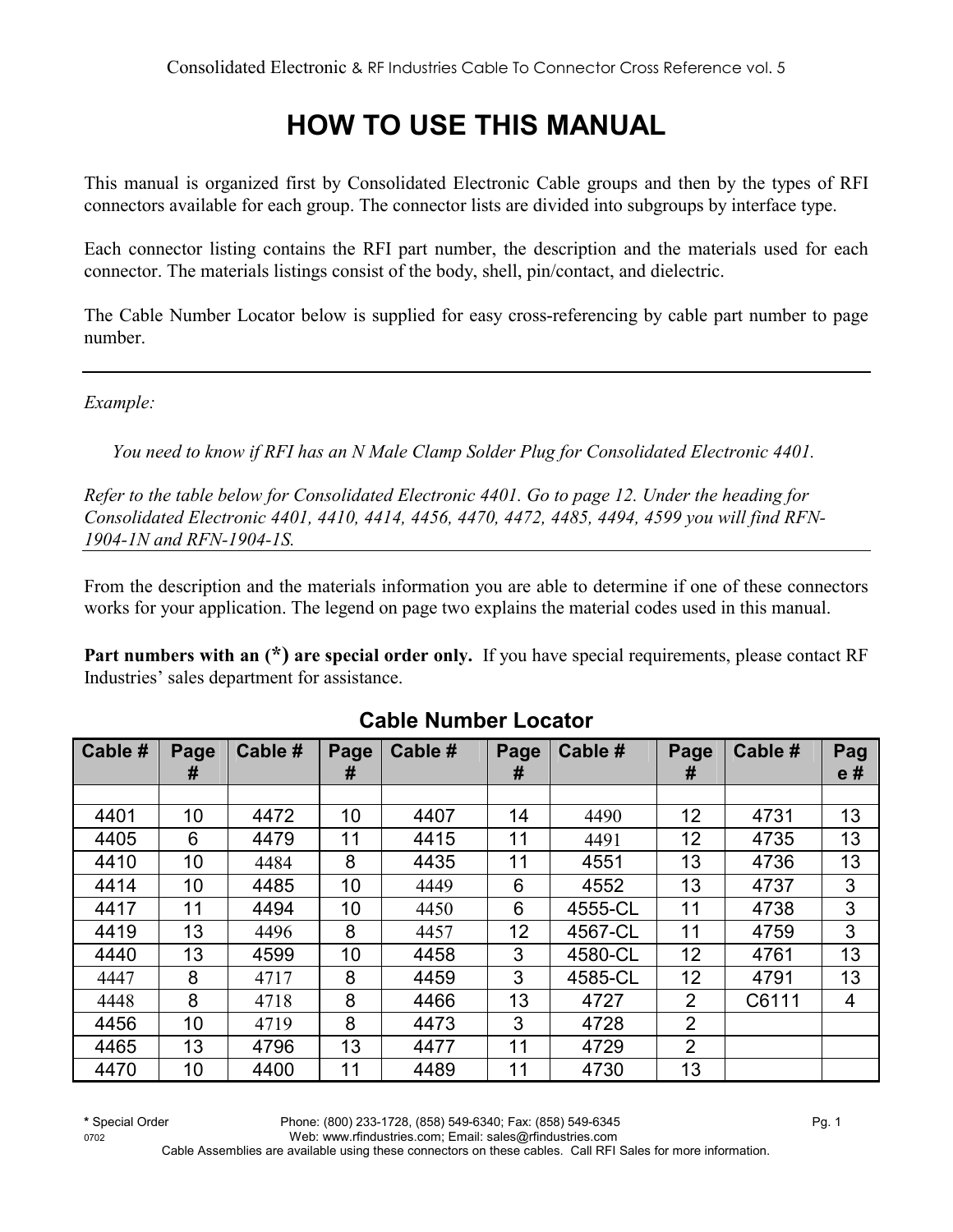*The information found in this guide was compiled using specifications that were current at the time of compilation. Please note that manufacturer's specifications are subject to change without notice. We therefore suggest that after using this guide to make your initial connector selections, you should obtain the latest product specifications from this cable manufacturer and RF Industries.*

# **CONSOLIDATED ELECTRONIC CABLE & RF INDUSTRIES CABLE TO CONNECTOR CROSS REFERENCE**

|                             |                             | Legend             |                                    |
|-----------------------------|-----------------------------|--------------------|------------------------------------|
| <b>BODY PLATING</b>         | <b>SHELL PLATING</b>        | <b>PIN/CONTACT</b> | <b>DIELECTRIC</b>                  |
| C - Chrome                  | C - Black Chrome            | $G -$ Gold         | <b>B</b> - Bakelite, Dap, Phenolic |
| $G -$ Gold                  | $G - Gold$                  | $N - Nickel$       | D - Delrin, Polypropylene          |
| $N - Nickel$                | N - Nickel                  | $S - Silver$       | <b>T-PTFE</b>                      |
| S-Silver                    | S - Silver                  |                    |                                    |
| <b>SS - Stainless Steel</b> | <b>SS - Stainless Steel</b> |                    |                                    |

#### **Consolidated Electronic 4727, 4728, 4729**

| <b>PART NUMBER</b>  | <b>DESCRIPTION</b>                                           | <b>BODY</b> | <b>SHELL</b> | P/C | <b>DIE</b>              |
|---------------------|--------------------------------------------------------------|-------------|--------------|-----|-------------------------|
|                     | <b>BNC</b>                                                   |             |              |     |                         |
| RFB-1110-1A*        | <b>BNC Male Right Angle Crimp Plug</b>                       | N           | N            | G   | Т                       |
| <b>RFB-1117-A</b>   | <b>BNC Female Crimp Bulkhead Jack</b>                        | N           | ---          | G   | $\overline{\mathsf{T}}$ |
|                     | MМ                                                           |             |              |     |                         |
| <b>RFM-2100</b>     | MM Male Crimp Plug                                           | S           | ---          | S   | $\mathsf{T}$            |
|                     | <b>TNC</b>                                                   |             |              |     |                         |
| <b>RFT-1218-A*</b>  | TNC Male Right Angle Crimp Plug                              | N           | N            | G   | T                       |
|                     | <b>MC Card</b>                                               |             |              |     |                         |
| <b>RMC-6010-A*</b>  | MC Card Right Angle Crimp Plug                               | N           | ---          | G   | T                       |
|                     | <b>MCX</b>                                                   |             |              |     |                         |
| <b>RMX-8000-A*</b>  | MCX Male Crimp Plug                                          | N           | ---          | G   | $\top$                  |
| <b>RMX-8010-A*</b>  | MCX Male Right Angle Crimp Plug                              | N           | ---          | G   | $\mathsf T$             |
| RMX-8010-1A*        | MCX Male Right Angle Crimp Plug                              | G           | $---$        | G   | $\overline{\mathsf{T}}$ |
|                     | <b>MMCX</b>                                                  |             |              |     |                         |
| <b>RMX-9000-1A</b>  | <b>MMCX Crimp Plug</b>                                       | G           | $---$        | G   | $\top$                  |
| RMX-9010-A*         | <b>MMCX Right Angle Crimp Plug</b>                           | N           | ---          | G   | $\top$                  |
| RMX-9010-1A         | MMCX Right Angle Crimp Plug                                  | G           | ---          | G   | T                       |
|                     | <b>Reverse Polarity</b>                                      |             |              |     |                         |
| RP-1212-A*          | TNC Reverse Polarity Bulkhead Crimp Jack (Male Contact)      | N           | ---          | G   | $\top$                  |
| <b>RSA-3252-A-4</b> | SMA Reverse Polarity Bulkhead Crimp Jack (Male Contact)      | N           | ---          | G   | $\overline{\mathsf{T}}$ |
| RSA-3252-A-05*      | SMA Reverse Polarity Bulkhead Crimp Jack (Male Contact)      | SS          | ---          | G   | $\overline{\mathsf{T}}$ |
| RSA-3260-A-04*      | SMA Reverse Polarity 2-Hole Flange Crimp Jack (Male Contact) | N           | ---          | G   | $\overline{\mathsf{T}}$ |
| RSA-3260-A-05*      | SMA Reverse Polarity 2-Hole Flange Crimp Jack (Male Contact) | SS          | ---          | G   | T                       |
|                     | <b>SMA</b>                                                   |             |              |     |                         |
| <b>RSA-3000-A</b>   | SMA Male Crimp Plug                                          | N           | N            | G   | T                       |
| RSA-3010-A*         | SMA Male Right Angle Crimp Plug                              | N           | N            | G   | T                       |
| <b>RSA-3252-A</b>   | SMA Female Rear Mount Bulkhead Jack                          | N           | ---          | G   | T                       |

**\*** Special Order Phone: (800) 233-1728, (858) 549-6340; Fax: (858) 549-6345 Pg. 2

0702 Web: www.rfindustries.com; Email: sales@rfindustries.com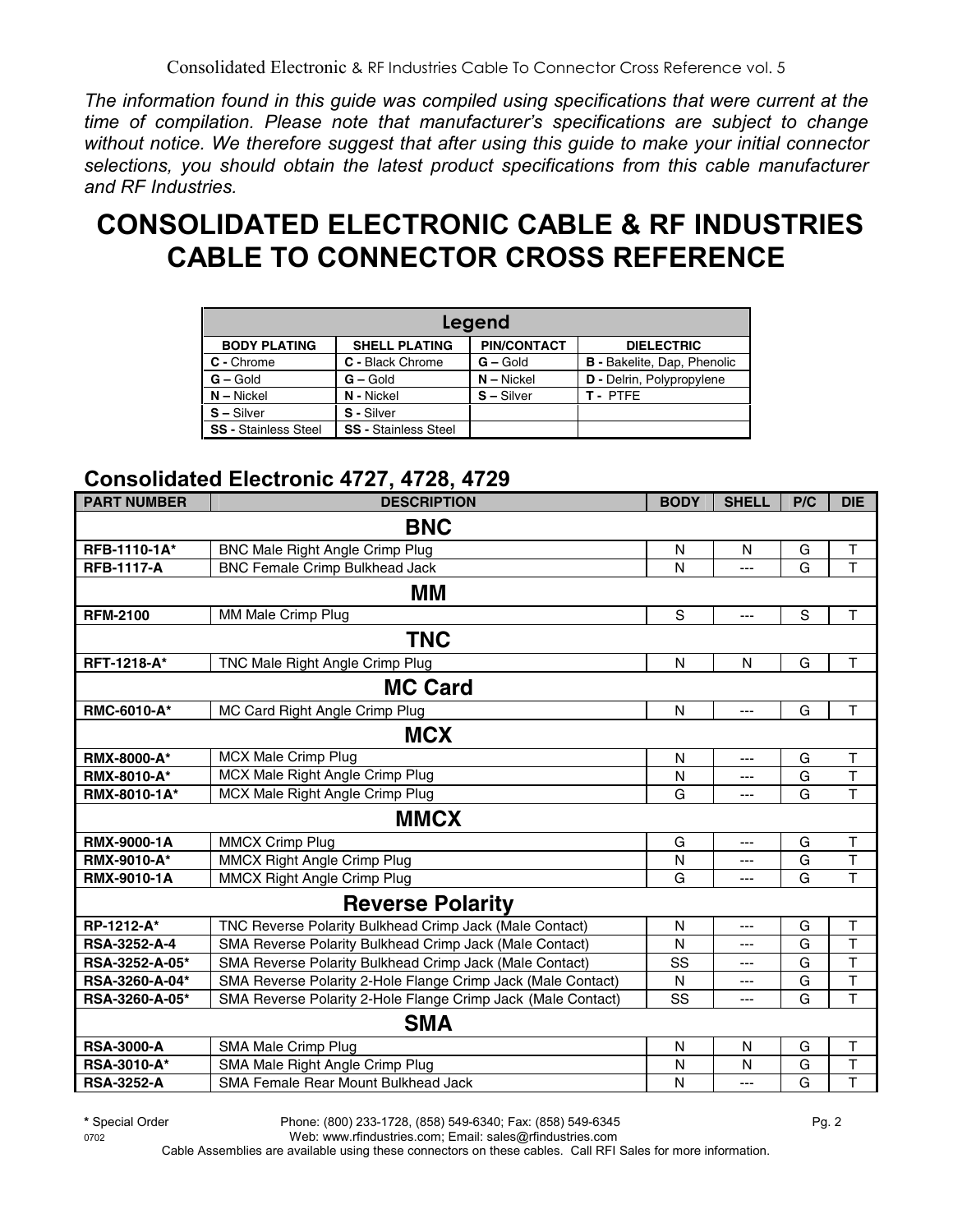|                    | <b>SMB</b>                    |             |              |     |            |  |  |  |
|--------------------|-------------------------------|-------------|--------------|-----|------------|--|--|--|
| <b>RSB-4000-A*</b> | SMB Male Crimp Plug           | N           | $---$        | G   |            |  |  |  |
| <b>PART NUMBER</b> | <b>DESCRIPTION</b>            | <b>BODY</b> | <b>SHELL</b> | P/C | <b>DIE</b> |  |  |  |
|                    | <b>Reverse Thread</b>         |             |              |     |            |  |  |  |
| <b>RT-3000-A*</b>  | SMA Reverse Thread Crimp Plug | N           | Ν            | G   |            |  |  |  |

#### **Consolidated Electronic 4458, 4459, 4473, 4737, 4738, 4759**

| 1.0/2.3<br>$\sf T$<br>1.0/2.3 Series Male Snap-On Crimp Plug<br>$\mathsf{N}$<br>RF123-7000-B<br>G<br>---<br>T<br>RF123-7001-B<br>$\mathsf{N}$<br>G<br>1.0/2.3 Series Male Slide-On Crimp Plug<br>---<br>T<br>1.0/2.3 Series Male Screw-On Crimp Plug<br>$\mathsf{N}$<br>RF123-7002-B<br>G<br>---<br>$\mathsf T$<br>1.0/2.3 Series Female Slide-On Crimp Jack<br>RF123-7050-1B<br>G<br>G<br>---<br>$\overline{\mathsf{T}}$<br>RF123-7052-1B<br>1.0/2.3 Series Female Crimp Bulkhead Jack<br>G<br>G<br>$\overline{a}$<br><b>BNC</b><br><b>RFB-1100-B</b><br><b>BNC Male Clamp Solder Plug</b><br>N<br>Τ<br>N<br>G<br>$\mathsf{T}$<br>RFB-1106-5<br>BNC Male Crimp Plug (Large Ferrule)<br>$\mathsf{N}$<br>G<br>N<br>$\mathsf T$<br><b>BNC Male Crimp Plug (Small Ferrule)</b><br>$\mathsf{N}$<br>G<br>RFB-1106-6<br>N<br>$\top$<br><b>RFB-1110-B</b><br>BNC Male R/A Crimp Plug<br>N<br>G<br>N<br>BNC Female Crimp Front-Mount Bulkhead Jack<br>$\sf T$<br>RFB-1116-B-03<br>G<br>N<br>$\overline{a}$<br>$\top$<br><b>RFB-1117-BT</b><br>BNC Female Crimp Rear-Mount Bulkhead, Panel Thickness .200<br>N<br>G<br>---<br>$\top$<br><b>BNC Female Crimp Rear-Mount Bulkhead, Panel Thickness .140</b><br>G<br>RFB-1117-BT-03<br>N<br>---<br>$\top$<br>G<br><b>BNC Female Crimp Socket Jack</b><br>N<br><b>RFB-1123-B</b><br>---<br><b>FME</b><br>$\mathsf{N}$<br>G<br><b>RFE-6000-B</b><br>FME Male Crimp Plug<br>N<br>Τ<br>МM<br>S<br>$\mathbf S$<br><b>RFM-2100-1</b><br>MM Male Crimp Plug<br>$\mathsf T$<br>---<br>N<br>RFN-1005-B-03<br>N Male Crimp Plug<br>$\mathsf T$<br>N<br>N<br>G<br>T<br>N Male Right Angle Crimp Plug, Square Body<br>$\mathsf{N}$<br>$\mathsf{N}$<br>G<br>RFN-1009-B-03*<br>$\overline{\mathsf{T}}$<br>N Female Crimp Bulkhead Rear-Mount Jack<br>RFN-1022-18<br>$\mathsf{N}$<br>G<br>$---$<br>$\sf T$<br>RFN-1022-8<br>N Female Crimp Bulkhead Rear-Mount Jack w/ O-Ring<br>N<br>G<br>---<br>$\mathsf{T}$<br>S<br><b>RFN-1027-B</b><br>N Female Crimp Jack<br>G<br>---<br><b>Modified Shell TNC</b><br><b>RFS-2002</b><br>Modified TNC Male Clamp Plug w/ Extended Threads<br>$\mathsf{N}$<br>G<br>D<br>$---$<br><b>TNC</b><br>RFT-1201-1B*<br><b>TNC Male Clamp Plug</b><br>N<br>N<br>Τ<br>G<br>RFT-1202-3<br>$\mathsf D$<br><b>TNC Male Crimp Plug</b><br>N<br>N<br>G<br><b>RFT-1212-B</b><br>TNC Female Crimp Rear-Mount Bulkhead<br>N<br>G<br>D<br>$\overline{a}$<br><b>Mini-UHF</b><br><b>RFU-600-3</b><br>Mini-UHF Male Crimp Plug<br>N<br>N<br>G<br>Т<br>T<br>$\mathsf{N}$<br>G<br>RFU-600-10B*<br>Mini-UHF Male Right Angle Crimp Plug<br>N<br>RFU-601-3<br>Mini-UHF Female Crimp Jack<br>N<br>G<br>Τ<br>$---$<br>RFU-617-01<br>Mini-UHF Female Crimp Rear-Mount Bulkhead with Hardware<br>N<br>G<br>D<br>---<br><b>RFU-617-B</b><br>Mini-UHF Female Crimp Rear-Mount Bulkhead<br>N<br>G<br>D<br>---<br><b>MC Card</b><br><b>RMC-6000-B*</b><br>MC Card Straight Crimp Plug<br>N<br>G<br>Τ<br>---<br><b>RMC-6010-B</b><br>MC Card Right Angle Crimp Plug<br>Τ<br>N<br>G<br>--- | <b>PART NUMBER</b> | <b>DESCRIPTION</b> | <b>BODY</b> | <b>SHELL</b> | P/C | <b>DIE</b> |
|------------------------------------------------------------------------------------------------------------------------------------------------------------------------------------------------------------------------------------------------------------------------------------------------------------------------------------------------------------------------------------------------------------------------------------------------------------------------------------------------------------------------------------------------------------------------------------------------------------------------------------------------------------------------------------------------------------------------------------------------------------------------------------------------------------------------------------------------------------------------------------------------------------------------------------------------------------------------------------------------------------------------------------------------------------------------------------------------------------------------------------------------------------------------------------------------------------------------------------------------------------------------------------------------------------------------------------------------------------------------------------------------------------------------------------------------------------------------------------------------------------------------------------------------------------------------------------------------------------------------------------------------------------------------------------------------------------------------------------------------------------------------------------------------------------------------------------------------------------------------------------------------------------------------------------------------------------------------------------------------------------------------------------------------------------------------------------------------------------------------------------------------------------------------------------------------------------------------------------------------------------------------------------------------------------------------------------------------------------------------------------------------------------------------------------------------------------------------------------------------------------------------------------------------------------------------------------------------------------------------------------------------------------------------------------------------------------------------------------------------------------------------------------------------------------------------------------------------------------------------------------------------------------------------------------------------------------------------------------------------------------------|--------------------|--------------------|-------------|--------------|-----|------------|
|                                                                                                                                                                                                                                                                                                                                                                                                                                                                                                                                                                                                                                                                                                                                                                                                                                                                                                                                                                                                                                                                                                                                                                                                                                                                                                                                                                                                                                                                                                                                                                                                                                                                                                                                                                                                                                                                                                                                                                                                                                                                                                                                                                                                                                                                                                                                                                                                                                                                                                                                                                                                                                                                                                                                                                                                                                                                                                                                                                                                                  |                    |                    |             |              |     |            |
|                                                                                                                                                                                                                                                                                                                                                                                                                                                                                                                                                                                                                                                                                                                                                                                                                                                                                                                                                                                                                                                                                                                                                                                                                                                                                                                                                                                                                                                                                                                                                                                                                                                                                                                                                                                                                                                                                                                                                                                                                                                                                                                                                                                                                                                                                                                                                                                                                                                                                                                                                                                                                                                                                                                                                                                                                                                                                                                                                                                                                  |                    |                    |             |              |     |            |
|                                                                                                                                                                                                                                                                                                                                                                                                                                                                                                                                                                                                                                                                                                                                                                                                                                                                                                                                                                                                                                                                                                                                                                                                                                                                                                                                                                                                                                                                                                                                                                                                                                                                                                                                                                                                                                                                                                                                                                                                                                                                                                                                                                                                                                                                                                                                                                                                                                                                                                                                                                                                                                                                                                                                                                                                                                                                                                                                                                                                                  |                    |                    |             |              |     |            |
|                                                                                                                                                                                                                                                                                                                                                                                                                                                                                                                                                                                                                                                                                                                                                                                                                                                                                                                                                                                                                                                                                                                                                                                                                                                                                                                                                                                                                                                                                                                                                                                                                                                                                                                                                                                                                                                                                                                                                                                                                                                                                                                                                                                                                                                                                                                                                                                                                                                                                                                                                                                                                                                                                                                                                                                                                                                                                                                                                                                                                  |                    |                    |             |              |     |            |
|                                                                                                                                                                                                                                                                                                                                                                                                                                                                                                                                                                                                                                                                                                                                                                                                                                                                                                                                                                                                                                                                                                                                                                                                                                                                                                                                                                                                                                                                                                                                                                                                                                                                                                                                                                                                                                                                                                                                                                                                                                                                                                                                                                                                                                                                                                                                                                                                                                                                                                                                                                                                                                                                                                                                                                                                                                                                                                                                                                                                                  |                    |                    |             |              |     |            |
|                                                                                                                                                                                                                                                                                                                                                                                                                                                                                                                                                                                                                                                                                                                                                                                                                                                                                                                                                                                                                                                                                                                                                                                                                                                                                                                                                                                                                                                                                                                                                                                                                                                                                                                                                                                                                                                                                                                                                                                                                                                                                                                                                                                                                                                                                                                                                                                                                                                                                                                                                                                                                                                                                                                                                                                                                                                                                                                                                                                                                  |                    |                    |             |              |     |            |
|                                                                                                                                                                                                                                                                                                                                                                                                                                                                                                                                                                                                                                                                                                                                                                                                                                                                                                                                                                                                                                                                                                                                                                                                                                                                                                                                                                                                                                                                                                                                                                                                                                                                                                                                                                                                                                                                                                                                                                                                                                                                                                                                                                                                                                                                                                                                                                                                                                                                                                                                                                                                                                                                                                                                                                                                                                                                                                                                                                                                                  |                    |                    |             |              |     |            |
|                                                                                                                                                                                                                                                                                                                                                                                                                                                                                                                                                                                                                                                                                                                                                                                                                                                                                                                                                                                                                                                                                                                                                                                                                                                                                                                                                                                                                                                                                                                                                                                                                                                                                                                                                                                                                                                                                                                                                                                                                                                                                                                                                                                                                                                                                                                                                                                                                                                                                                                                                                                                                                                                                                                                                                                                                                                                                                                                                                                                                  |                    |                    |             |              |     |            |
|                                                                                                                                                                                                                                                                                                                                                                                                                                                                                                                                                                                                                                                                                                                                                                                                                                                                                                                                                                                                                                                                                                                                                                                                                                                                                                                                                                                                                                                                                                                                                                                                                                                                                                                                                                                                                                                                                                                                                                                                                                                                                                                                                                                                                                                                                                                                                                                                                                                                                                                                                                                                                                                                                                                                                                                                                                                                                                                                                                                                                  |                    |                    |             |              |     |            |
|                                                                                                                                                                                                                                                                                                                                                                                                                                                                                                                                                                                                                                                                                                                                                                                                                                                                                                                                                                                                                                                                                                                                                                                                                                                                                                                                                                                                                                                                                                                                                                                                                                                                                                                                                                                                                                                                                                                                                                                                                                                                                                                                                                                                                                                                                                                                                                                                                                                                                                                                                                                                                                                                                                                                                                                                                                                                                                                                                                                                                  |                    |                    |             |              |     |            |
|                                                                                                                                                                                                                                                                                                                                                                                                                                                                                                                                                                                                                                                                                                                                                                                                                                                                                                                                                                                                                                                                                                                                                                                                                                                                                                                                                                                                                                                                                                                                                                                                                                                                                                                                                                                                                                                                                                                                                                                                                                                                                                                                                                                                                                                                                                                                                                                                                                                                                                                                                                                                                                                                                                                                                                                                                                                                                                                                                                                                                  |                    |                    |             |              |     |            |
|                                                                                                                                                                                                                                                                                                                                                                                                                                                                                                                                                                                                                                                                                                                                                                                                                                                                                                                                                                                                                                                                                                                                                                                                                                                                                                                                                                                                                                                                                                                                                                                                                                                                                                                                                                                                                                                                                                                                                                                                                                                                                                                                                                                                                                                                                                                                                                                                                                                                                                                                                                                                                                                                                                                                                                                                                                                                                                                                                                                                                  |                    |                    |             |              |     |            |
|                                                                                                                                                                                                                                                                                                                                                                                                                                                                                                                                                                                                                                                                                                                                                                                                                                                                                                                                                                                                                                                                                                                                                                                                                                                                                                                                                                                                                                                                                                                                                                                                                                                                                                                                                                                                                                                                                                                                                                                                                                                                                                                                                                                                                                                                                                                                                                                                                                                                                                                                                                                                                                                                                                                                                                                                                                                                                                                                                                                                                  |                    |                    |             |              |     |            |
|                                                                                                                                                                                                                                                                                                                                                                                                                                                                                                                                                                                                                                                                                                                                                                                                                                                                                                                                                                                                                                                                                                                                                                                                                                                                                                                                                                                                                                                                                                                                                                                                                                                                                                                                                                                                                                                                                                                                                                                                                                                                                                                                                                                                                                                                                                                                                                                                                                                                                                                                                                                                                                                                                                                                                                                                                                                                                                                                                                                                                  |                    |                    |             |              |     |            |
|                                                                                                                                                                                                                                                                                                                                                                                                                                                                                                                                                                                                                                                                                                                                                                                                                                                                                                                                                                                                                                                                                                                                                                                                                                                                                                                                                                                                                                                                                                                                                                                                                                                                                                                                                                                                                                                                                                                                                                                                                                                                                                                                                                                                                                                                                                                                                                                                                                                                                                                                                                                                                                                                                                                                                                                                                                                                                                                                                                                                                  |                    |                    |             |              |     |            |
|                                                                                                                                                                                                                                                                                                                                                                                                                                                                                                                                                                                                                                                                                                                                                                                                                                                                                                                                                                                                                                                                                                                                                                                                                                                                                                                                                                                                                                                                                                                                                                                                                                                                                                                                                                                                                                                                                                                                                                                                                                                                                                                                                                                                                                                                                                                                                                                                                                                                                                                                                                                                                                                                                                                                                                                                                                                                                                                                                                                                                  |                    |                    |             |              |     |            |
|                                                                                                                                                                                                                                                                                                                                                                                                                                                                                                                                                                                                                                                                                                                                                                                                                                                                                                                                                                                                                                                                                                                                                                                                                                                                                                                                                                                                                                                                                                                                                                                                                                                                                                                                                                                                                                                                                                                                                                                                                                                                                                                                                                                                                                                                                                                                                                                                                                                                                                                                                                                                                                                                                                                                                                                                                                                                                                                                                                                                                  |                    |                    |             |              |     |            |
|                                                                                                                                                                                                                                                                                                                                                                                                                                                                                                                                                                                                                                                                                                                                                                                                                                                                                                                                                                                                                                                                                                                                                                                                                                                                                                                                                                                                                                                                                                                                                                                                                                                                                                                                                                                                                                                                                                                                                                                                                                                                                                                                                                                                                                                                                                                                                                                                                                                                                                                                                                                                                                                                                                                                                                                                                                                                                                                                                                                                                  |                    |                    |             |              |     |            |
|                                                                                                                                                                                                                                                                                                                                                                                                                                                                                                                                                                                                                                                                                                                                                                                                                                                                                                                                                                                                                                                                                                                                                                                                                                                                                                                                                                                                                                                                                                                                                                                                                                                                                                                                                                                                                                                                                                                                                                                                                                                                                                                                                                                                                                                                                                                                                                                                                                                                                                                                                                                                                                                                                                                                                                                                                                                                                                                                                                                                                  |                    |                    |             |              |     |            |
|                                                                                                                                                                                                                                                                                                                                                                                                                                                                                                                                                                                                                                                                                                                                                                                                                                                                                                                                                                                                                                                                                                                                                                                                                                                                                                                                                                                                                                                                                                                                                                                                                                                                                                                                                                                                                                                                                                                                                                                                                                                                                                                                                                                                                                                                                                                                                                                                                                                                                                                                                                                                                                                                                                                                                                                                                                                                                                                                                                                                                  |                    |                    |             |              |     |            |
|                                                                                                                                                                                                                                                                                                                                                                                                                                                                                                                                                                                                                                                                                                                                                                                                                                                                                                                                                                                                                                                                                                                                                                                                                                                                                                                                                                                                                                                                                                                                                                                                                                                                                                                                                                                                                                                                                                                                                                                                                                                                                                                                                                                                                                                                                                                                                                                                                                                                                                                                                                                                                                                                                                                                                                                                                                                                                                                                                                                                                  |                    |                    |             |              |     |            |
|                                                                                                                                                                                                                                                                                                                                                                                                                                                                                                                                                                                                                                                                                                                                                                                                                                                                                                                                                                                                                                                                                                                                                                                                                                                                                                                                                                                                                                                                                                                                                                                                                                                                                                                                                                                                                                                                                                                                                                                                                                                                                                                                                                                                                                                                                                                                                                                                                                                                                                                                                                                                                                                                                                                                                                                                                                                                                                                                                                                                                  |                    |                    |             |              |     |            |
|                                                                                                                                                                                                                                                                                                                                                                                                                                                                                                                                                                                                                                                                                                                                                                                                                                                                                                                                                                                                                                                                                                                                                                                                                                                                                                                                                                                                                                                                                                                                                                                                                                                                                                                                                                                                                                                                                                                                                                                                                                                                                                                                                                                                                                                                                                                                                                                                                                                                                                                                                                                                                                                                                                                                                                                                                                                                                                                                                                                                                  |                    |                    |             |              |     |            |
|                                                                                                                                                                                                                                                                                                                                                                                                                                                                                                                                                                                                                                                                                                                                                                                                                                                                                                                                                                                                                                                                                                                                                                                                                                                                                                                                                                                                                                                                                                                                                                                                                                                                                                                                                                                                                                                                                                                                                                                                                                                                                                                                                                                                                                                                                                                                                                                                                                                                                                                                                                                                                                                                                                                                                                                                                                                                                                                                                                                                                  |                    |                    |             |              |     |            |
|                                                                                                                                                                                                                                                                                                                                                                                                                                                                                                                                                                                                                                                                                                                                                                                                                                                                                                                                                                                                                                                                                                                                                                                                                                                                                                                                                                                                                                                                                                                                                                                                                                                                                                                                                                                                                                                                                                                                                                                                                                                                                                                                                                                                                                                                                                                                                                                                                                                                                                                                                                                                                                                                                                                                                                                                                                                                                                                                                                                                                  |                    |                    |             |              |     |            |
|                                                                                                                                                                                                                                                                                                                                                                                                                                                                                                                                                                                                                                                                                                                                                                                                                                                                                                                                                                                                                                                                                                                                                                                                                                                                                                                                                                                                                                                                                                                                                                                                                                                                                                                                                                                                                                                                                                                                                                                                                                                                                                                                                                                                                                                                                                                                                                                                                                                                                                                                                                                                                                                                                                                                                                                                                                                                                                                                                                                                                  |                    |                    |             |              |     |            |
|                                                                                                                                                                                                                                                                                                                                                                                                                                                                                                                                                                                                                                                                                                                                                                                                                                                                                                                                                                                                                                                                                                                                                                                                                                                                                                                                                                                                                                                                                                                                                                                                                                                                                                                                                                                                                                                                                                                                                                                                                                                                                                                                                                                                                                                                                                                                                                                                                                                                                                                                                                                                                                                                                                                                                                                                                                                                                                                                                                                                                  |                    |                    |             |              |     |            |
|                                                                                                                                                                                                                                                                                                                                                                                                                                                                                                                                                                                                                                                                                                                                                                                                                                                                                                                                                                                                                                                                                                                                                                                                                                                                                                                                                                                                                                                                                                                                                                                                                                                                                                                                                                                                                                                                                                                                                                                                                                                                                                                                                                                                                                                                                                                                                                                                                                                                                                                                                                                                                                                                                                                                                                                                                                                                                                                                                                                                                  |                    |                    |             |              |     |            |
|                                                                                                                                                                                                                                                                                                                                                                                                                                                                                                                                                                                                                                                                                                                                                                                                                                                                                                                                                                                                                                                                                                                                                                                                                                                                                                                                                                                                                                                                                                                                                                                                                                                                                                                                                                                                                                                                                                                                                                                                                                                                                                                                                                                                                                                                                                                                                                                                                                                                                                                                                                                                                                                                                                                                                                                                                                                                                                                                                                                                                  |                    |                    |             |              |     |            |
|                                                                                                                                                                                                                                                                                                                                                                                                                                                                                                                                                                                                                                                                                                                                                                                                                                                                                                                                                                                                                                                                                                                                                                                                                                                                                                                                                                                                                                                                                                                                                                                                                                                                                                                                                                                                                                                                                                                                                                                                                                                                                                                                                                                                                                                                                                                                                                                                                                                                                                                                                                                                                                                                                                                                                                                                                                                                                                                                                                                                                  |                    |                    |             |              |     |            |
|                                                                                                                                                                                                                                                                                                                                                                                                                                                                                                                                                                                                                                                                                                                                                                                                                                                                                                                                                                                                                                                                                                                                                                                                                                                                                                                                                                                                                                                                                                                                                                                                                                                                                                                                                                                                                                                                                                                                                                                                                                                                                                                                                                                                                                                                                                                                                                                                                                                                                                                                                                                                                                                                                                                                                                                                                                                                                                                                                                                                                  |                    |                    |             |              |     |            |
|                                                                                                                                                                                                                                                                                                                                                                                                                                                                                                                                                                                                                                                                                                                                                                                                                                                                                                                                                                                                                                                                                                                                                                                                                                                                                                                                                                                                                                                                                                                                                                                                                                                                                                                                                                                                                                                                                                                                                                                                                                                                                                                                                                                                                                                                                                                                                                                                                                                                                                                                                                                                                                                                                                                                                                                                                                                                                                                                                                                                                  |                    |                    |             |              |     |            |
|                                                                                                                                                                                                                                                                                                                                                                                                                                                                                                                                                                                                                                                                                                                                                                                                                                                                                                                                                                                                                                                                                                                                                                                                                                                                                                                                                                                                                                                                                                                                                                                                                                                                                                                                                                                                                                                                                                                                                                                                                                                                                                                                                                                                                                                                                                                                                                                                                                                                                                                                                                                                                                                                                                                                                                                                                                                                                                                                                                                                                  |                    |                    |             |              |     |            |
|                                                                                                                                                                                                                                                                                                                                                                                                                                                                                                                                                                                                                                                                                                                                                                                                                                                                                                                                                                                                                                                                                                                                                                                                                                                                                                                                                                                                                                                                                                                                                                                                                                                                                                                                                                                                                                                                                                                                                                                                                                                                                                                                                                                                                                                                                                                                                                                                                                                                                                                                                                                                                                                                                                                                                                                                                                                                                                                                                                                                                  |                    |                    |             |              |     |            |
|                                                                                                                                                                                                                                                                                                                                                                                                                                                                                                                                                                                                                                                                                                                                                                                                                                                                                                                                                                                                                                                                                                                                                                                                                                                                                                                                                                                                                                                                                                                                                                                                                                                                                                                                                                                                                                                                                                                                                                                                                                                                                                                                                                                                                                                                                                                                                                                                                                                                                                                                                                                                                                                                                                                                                                                                                                                                                                                                                                                                                  |                    |                    |             |              |     |            |
|                                                                                                                                                                                                                                                                                                                                                                                                                                                                                                                                                                                                                                                                                                                                                                                                                                                                                                                                                                                                                                                                                                                                                                                                                                                                                                                                                                                                                                                                                                                                                                                                                                                                                                                                                                                                                                                                                                                                                                                                                                                                                                                                                                                                                                                                                                                                                                                                                                                                                                                                                                                                                                                                                                                                                                                                                                                                                                                                                                                                                  |                    |                    |             |              |     |            |
|                                                                                                                                                                                                                                                                                                                                                                                                                                                                                                                                                                                                                                                                                                                                                                                                                                                                                                                                                                                                                                                                                                                                                                                                                                                                                                                                                                                                                                                                                                                                                                                                                                                                                                                                                                                                                                                                                                                                                                                                                                                                                                                                                                                                                                                                                                                                                                                                                                                                                                                                                                                                                                                                                                                                                                                                                                                                                                                                                                                                                  |                    |                    |             |              |     |            |
|                                                                                                                                                                                                                                                                                                                                                                                                                                                                                                                                                                                                                                                                                                                                                                                                                                                                                                                                                                                                                                                                                                                                                                                                                                                                                                                                                                                                                                                                                                                                                                                                                                                                                                                                                                                                                                                                                                                                                                                                                                                                                                                                                                                                                                                                                                                                                                                                                                                                                                                                                                                                                                                                                                                                                                                                                                                                                                                                                                                                                  |                    |                    |             |              |     |            |
|                                                                                                                                                                                                                                                                                                                                                                                                                                                                                                                                                                                                                                                                                                                                                                                                                                                                                                                                                                                                                                                                                                                                                                                                                                                                                                                                                                                                                                                                                                                                                                                                                                                                                                                                                                                                                                                                                                                                                                                                                                                                                                                                                                                                                                                                                                                                                                                                                                                                                                                                                                                                                                                                                                                                                                                                                                                                                                                                                                                                                  |                    |                    |             |              |     |            |
|                                                                                                                                                                                                                                                                                                                                                                                                                                                                                                                                                                                                                                                                                                                                                                                                                                                                                                                                                                                                                                                                                                                                                                                                                                                                                                                                                                                                                                                                                                                                                                                                                                                                                                                                                                                                                                                                                                                                                                                                                                                                                                                                                                                                                                                                                                                                                                                                                                                                                                                                                                                                                                                                                                                                                                                                                                                                                                                                                                                                                  |                    |                    |             |              |     |            |

**\*** Special Order Phone: (800) 233-1728, (858) 549-6340; Fax: (858) 549-6345 Pg. 3

0702 Web: www.rfindustries.com; Email: sales@rfindustries.com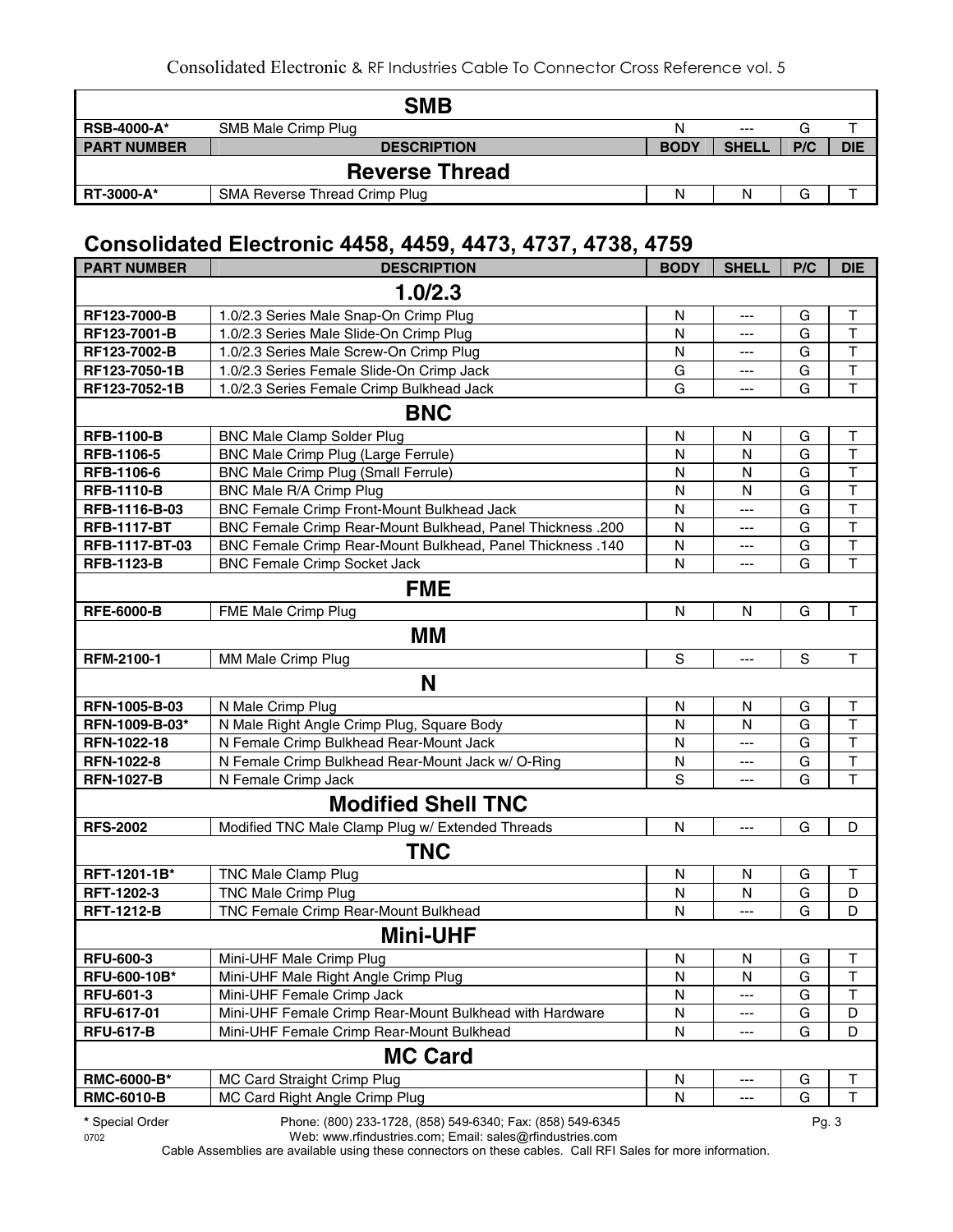|                      | <b>MCX</b>                                                    |              |                      |     |                                                     |
|----------------------|---------------------------------------------------------------|--------------|----------------------|-----|-----------------------------------------------------|
| <b>RMX-8000-B</b>    | <b>MCX Male Crimp Plug</b>                                    | N            | $\scriptstyle\cdots$ | G   | T                                                   |
| <b>RMX-8000-1B</b>   | <b>MCX Male Crimp Plug</b>                                    | G            | $---$                | G   | $\mathsf T$                                         |
|                      |                                                               |              |                      |     |                                                     |
| <b>PART NUMBER</b>   | <b>DESCRIPTION</b>                                            | <b>BODY</b>  | <b>SHELL</b>         | P/C | <b>DIE</b>                                          |
| <b>RMX-8010-B</b>    | MCX Male Right Angle Crimp Plug                               | N            |                      | G   | Τ                                                   |
| <b>RMX-8010-1B</b>   | MCX Male Right Angle Crimp Plug                               | G            |                      | G   | $\overline{\mathsf{T}}$                             |
|                      | <b>MMCX</b>                                                   |              |                      |     |                                                     |
| <b>RMX-9000-1B</b>   | <b>MMCX Male Crimp Plug</b>                                   | G            | $---$                | G   | Τ                                                   |
| <b>RMX-9010-1B</b>   | MMCX Male Right Angle Crimp Plug                              | G            | ---                  | G   | $\top$                                              |
| <b>RMX-9050-1B</b>   | MMCX Female Crimp Jack                                        | G            |                      | G   | T                                                   |
|                      | <b>Reverse Polarity</b>                                       |              |                      |     |                                                     |
| <b>RP-1117-BT</b>    | BNC Reverse Polarity Crimp Bulkhead Jack (Male Contact)       | N            | N                    | G   | Τ                                                   |
| RP-1202-1B           | TNC Reverse Polarity Crimp Plug (Female Contact)              | N            | N                    | G   | T                                                   |
| <b>RP-1212-B</b>     | TNC Reverse Polarity Rear-Mount Crimp B/H Jack (Male Contact) | $\mathsf{N}$ | N                    | G   | T                                                   |
| <b>RP-1216-B</b>     | TNC Reverse Polarity Crimp Jack (Male Contact)                | N            | ---                  | G   | $\top$                                              |
| <b>RP-3000-B</b>     | SMA Reverse Polarity Crimp Plug (Female Contact)              | $\mathsf{N}$ | N                    | G   | $\top$                                              |
| RP-3000-1B           | SMA Reverse Polarity Crimp Plug (Female Contact)              | G            | G                    | G   | $\mathsf{T}$                                        |
| RP-3010-1B           | SMA Reverse Polarity Right Angle Crimp Plug (Female Contact)  | G            | G                    | G   | $\mathsf{T}$                                        |
| RP-3050-1B           | SMA Reverse Polarity Female Crimp Jack (Male Contact)         | G            | G                    | G   | $\top$                                              |
| RP-3252-1B           | SMA Reverse Polarity Crimp Bulkhead Jack (Male Contact)       | G            | G                    | G   | $\overline{\mathsf{T}}$                             |
| <b>RP-4252-B</b>     | SMB Reverse Polarity Crimp Bulkhead Jack (Female Contact)     | N            | ---                  | G   | $\mathsf{T}$                                        |
|                      | <b>SMA</b>                                                    |              |                      |     |                                                     |
| <b>RSA-3000-1B</b>   | SMA Male Crimp Plug                                           | G            | G                    | G   | Τ                                                   |
| <b>RSA-3000-B</b>    | SMA Male Crimp Plug                                           | N            | N                    | G   | T                                                   |
| <b>RSA-3000-B-SS</b> | SMA Male Crimp Plug                                           | SS           | SS                   | G   | $\top$                                              |
| RSA-3000-1B-03       | SMA Male Crimp Plug                                           | G            | SS                   | G   | $\mathsf T$                                         |
| RSA-3000-7-B*        | SMA Male Crimp Plug                                           | SS           | SS                   | G   | $\overline{\mathsf{T}}$                             |
| <b>RSA-3010-1B</b>   | SMA Male Right Angle Crimp Plug                               | G            | G                    | G   | $\top$                                              |
| RSA-3010-1B-04       | SMA Male Right Angle Crimp Plug                               | G            | SS                   | G   | $\sf T$                                             |
| <b>RSA-3010-B</b>    | SMA Male Right Angle Crimp Plug                               | N            | N                    | G   | $\overline{\mathsf{T}}$                             |
| <b>RSA-3010-B-SS</b> | SMA Male Right Angle Crimp Plug                               | SS           | SS                   | G   | $\overline{\mathsf{T}}$                             |
| <b>RSA-3050-1B</b>   | SMA Female Crimp Jack                                         | G            | G                    | G   | $\mathsf T$                                         |
| <b>RSA-3050-B</b>    | <b>SMA Female Crimp Jack</b>                                  | $\mathsf{N}$ | N                    | G   | $\mathsf{T}$                                        |
| <b>RSA-3100-B</b>    | SMA Male Clamp Solder Plug                                    | N            | N                    | G   | $\overline{\mathsf{T}}$<br>$\overline{\phantom{0}}$ |
| <b>RSA-3110-B</b>    | SMA Male Right Angle Clamp Plug                               | N            | N                    | G   | $\mathbf{I}$                                        |
| <b>RSA-3252-B</b>    | SMA Female Bulkhead, W/O Gasket                               | N            | $\mathsf{N}$         | G   | $\top$                                              |
| RSA-3252-B-03        | SMA Female Bulkhead, W/ Gasket                                | N            | N                    | G   | T                                                   |
|                      | <b>SMB</b>                                                    |              |                      |     |                                                     |
| <b>RSB-4000-B</b>    | <b>SMB Crimp Plug</b>                                         | N            |                      | G   | Т                                                   |
| RSB-4000-B-03        | SMB Crimp Plug (See Catalog)                                  | N            |                      | G   | T                                                   |
| <b>RSB-4000-1B</b>   | <b>SMB Crimp Plug</b>                                         | G            |                      | G   | T                                                   |
| <b>RSB-4010-B</b>    | SMB Right Angle Crimp Plug                                    | N            |                      | G   | T                                                   |
| <b>RSB-4010-1B</b>   | SMB Right Angle Crimp Plug                                    | G            |                      | G   | T                                                   |
| <b>RSB-4050-B</b>    | <b>SMB Crimp Jack</b>                                         | N            |                      | G   | $\top$                                              |
| <b>RSB-4050-1B</b>   | SMB Crimp Jack                                                | G            |                      | G   | T                                                   |
| <b>RSB-4055-1B</b>   | SMB Right Angle Crimp Jack                                    | G            | ---                  | G   | T                                                   |
| <b>RSB-4100-B</b>    | <b>SMB Clamp Plug</b>                                         | N            | ---                  | G   | T                                                   |
| <b>RSB-4252-B</b>    | SMB Jack, Crimp Bulkhead, Rear-Mount, W/ D-Flat               | N            | ---                  | G   | т                                                   |
|                      | <b>Reverse Thread</b>                                         |              |                      |     |                                                     |
| RT-3252-1B-04        | SMA Reverse Thread Female Crimp                               | N            | $--$                 | G   | т                                                   |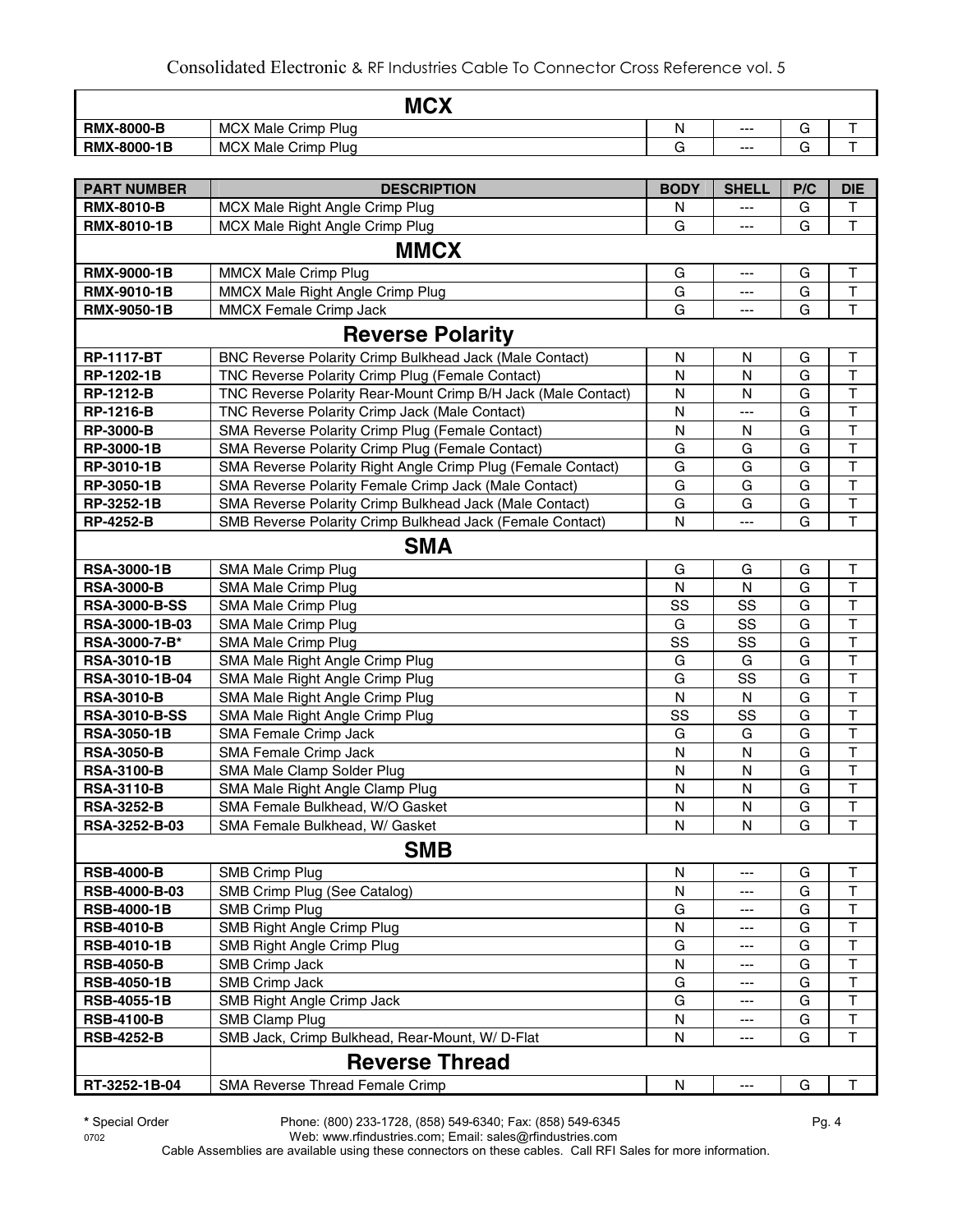#### **Consolidated Electronic C6111**

| <b>PART NUMBER</b>   | <b>DESCRIPTION</b>                                         | <b>BODY</b>  | <b>SHELL</b> | P/C | <b>DIE</b>              |
|----------------------|------------------------------------------------------------|--------------|--------------|-----|-------------------------|
|                      | 1.0/2.3                                                    |              |              |     |                         |
| RF123-7000-B         | 1.0/2.3 Series Male Snap-On Crimp Plug                     | N            | N            | G   | Τ                       |
| <b>PART NUMBER</b>   | <b>DESCRIPTION</b>                                         | <b>BODY</b>  | <b>SHELL</b> | P/C | <b>DIE</b>              |
| RF123-7001-B         | 1.0/2.3 Series Male Slide-On Crimp Plug                    | N            | N            | G   | T                       |
| RF123-7002-B         | 1.0/2.3 Series Male Screw-On Crimp Plug                    | N            | N            | G   | $\overline{\mathsf{T}}$ |
| RF123-7050-1B        | 1.0/2.3 Series Female Slide-On Crimp Jack                  | G            | ---          | G   | $\overline{\mathsf{T}}$ |
| RF123-7052-1B        | 1.0/2.3 Series Female Bulkhead Crimp Jack                  | G            | ---          | G   | $\overline{\mathsf{T}}$ |
|                      | <b>BNC</b>                                                 |              |              |     |                         |
| RFB-1106-5B1         | <b>BNC Male Crimp Plug (Large Ferrule)</b>                 | $\mathsf{N}$ | N            | G   | $\sf T$                 |
| <b>RFB-1117-B1-T</b> | BNC Female Crimp Rear-Mount Bulkhead, .200 Panel Thickness | N            | ---          | G   | T                       |
| RFB-1123-B1          | <b>BNC Female Crimp Socket Jack</b>                        | N            | ---          | G   | $\overline{\mathsf{T}}$ |
|                      | N                                                          |              |              |     |                         |
| RFN-1005-B1-03       | N Male Crimp                                               | $\mathsf{N}$ | N            | G   | $\sf T$                 |
| RFN-1009-B1-03       | N Male Right Angle Crimp Square Body                       |              |              |     |                         |
| RFN-1022-8-B1        | N Female Chassis Connector; Bulkhead Rear Mount Crimp      | N            | ---          | G   | T                       |
| <b>RFN-1027-B1</b>   | N Female Crimp                                             | $\mathbf S$  | ---          | G   | $\overline{\mathsf{T}}$ |
|                      | <b>TNC</b>                                                 |              |              |     |                         |
| RFT-1201-B1          | TNC Male Clamp Plug                                        | N            | N            | G   | Τ                       |
| RFT-1202-3B1         | <b>TNC Male Crimp Plug</b>                                 | N            | N            | G   | D                       |
| RFT-1212-B1          | <b>TNC Female Crimp Bulkhead Jack</b>                      | N            | ---          | G   | D                       |
|                      | <b>Mini-UHF</b>                                            |              |              |     |                         |
| RFU-600-3B1          | Mini-UHF Male Crimp Plug                                   | N            | N            | G   | T                       |
| <b>RFU-601-B1</b>    | Mini-UHF Female Crimp Jack                                 | N            | ---          | G   | $\overline{\mathsf{T}}$ |
| <b>RFU-617-B1</b>    | Mini-UHF Female Crimp Bulkhead Jack                        | N            | ---          | G   | $\overline{\mathsf{T}}$ |
|                      | <b>MCX</b>                                                 |              |              |     |                         |
| <b>RMX-8000-B</b>    | MCX Male Crimp Plug                                        | N            | ---          | G   | T                       |
| RMX-8000-1B          | <b>MCX Male Crimp Plug</b>                                 | G            | ---          | G   | $\overline{\mathsf{T}}$ |
|                      | <b>MCX</b>                                                 |              |              |     |                         |
| <b>RMX-8010-B</b>    | MCX Male Right Angle Crimp Plug                            | N            | ---          | G   | T                       |
| RMX-8010-1B          | MCX Male Right Angle Crimp Plug                            | G            | ---          | G   | T                       |
|                      | <b>MMCX</b>                                                |              |              |     |                         |
| <b>RMX-9000-1B</b>   | MMCX Male Straight Crimp Plug                              | G            | ---          | G   | T                       |
| <b>RMX-9010-1B</b>   | MMCX Male Right Angle Crimp Plug                           | G            | ---          | G   | J.                      |
| <b>RMX-9050-1B</b>   | MMCX Female Crimp Jack                                     | G            | ---          | G   | $\mathsf T$             |
|                      | <b>Reverse Polarity</b>                                    |              |              |     |                         |
| RP-1202-1B1          | TNC Reverse Polarity Crimp Plug (Female Contact)           | N            | N            | G   | T                       |
| RP-1212-B1           | TNC Reverse Polarity Bulkhead Crimp Jack (Male Contact)    | N            | ---          | G   | T                       |
| RP-3000-B1           | SMA Reverse Polarity Crimp Plug (Female Contact)           | N            | ---          | G   | $\sf T$                 |
| RP-3252-1B1          | SMA Reverse Polarity Bulkhead Crimp Jack (Male Contact)    | G            | ---          | G   | T                       |
|                      | <b>SMA</b>                                                 |              |              |     |                         |
| RSA-3000-1B1         | SMA Male Crimp Plug                                        | G            | G            | G   | Т                       |
| <b>RSA-3000-B1</b>   | SMA Male Crimp Plug                                        | N            | N            | G   | $\sf T$                 |
| RSA-3010-1B1         | SMA Male Right Angle Crimp Plug                            | G            | G            | G   | $\mathsf T$             |
| <b>RSA-3010-B1</b>   | SMA Male Right Angle Crimp Plug                            | N            | N            | G   | $\mathsf T$             |
| RSA-3050-1B1         | SMA Female Crimp Jack                                      | G            | ---          | G   | $\sf T$                 |
|                      |                                                            |              |              |     |                         |

**\*** Special Order Phone: (800) 233-1728, (858) 549-6340; Fax: (858) 549-6345 Pg. 5

0702 Web: www.rfindustries.com; Email: sales@rfindustries.com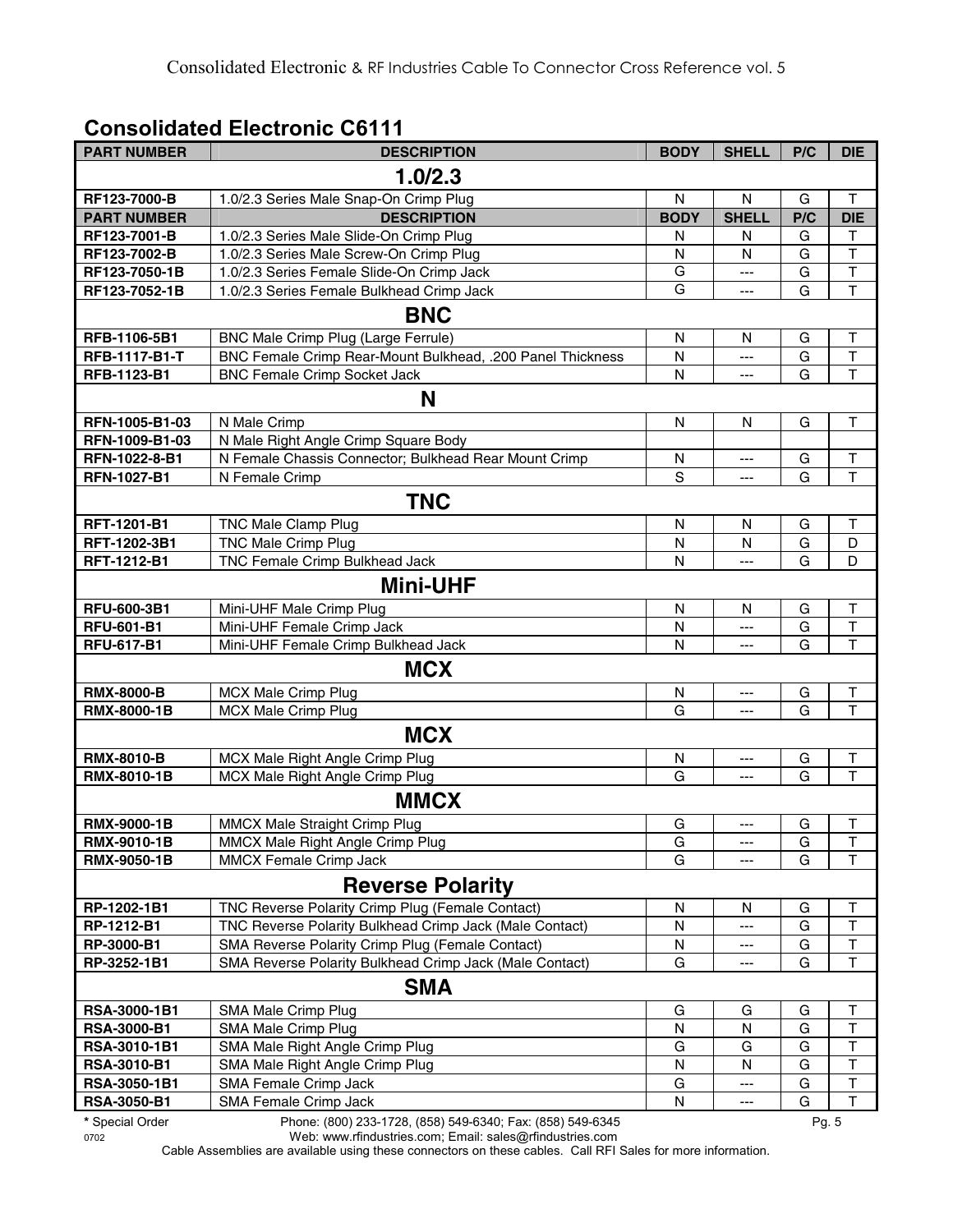| <b>RSA-3100-B</b>   | SMA Clamp Solder Plug, for RG-174/U & RG-316/U Double Shield | N           | N            | G   |            |
|---------------------|--------------------------------------------------------------|-------------|--------------|-----|------------|
| <b>RSA-3110-B</b>   | SMA R/A Crimp Plug, for RG-174/U & RG-316/U Double Shield    | N           | N            | G   |            |
| RSA-3252-1B1        | SMA Female Rear-Mount Bulkhead, W/O Gasket                   | G           | ---          | G   |            |
| <b>RSA-3252-B1</b>  | SMA Female Rear-Mount Bulkhead, W/O Gasket                   | N           | ---          | G   |            |
|                     | <b>SMB</b>                                                   |             |              |     |            |
| RSB-4000-1B1        | SMB Plug                                                     | G           | ---          | G   |            |
| <b>RSB-4000-B1</b>  | <b>SMB Plug</b>                                              | N           | ---          | G   | т          |
| <b>RSB-4010-1B1</b> | SMB R/A Plug                                                 | G           | ---          | G   | ᠇          |
| <b>PART NUMBER</b>  | <b>DESCRIPTION</b>                                           | <b>BODY</b> | <b>SHELL</b> | P/C | <b>DIE</b> |
| <b>RSB-4010-B1</b>  | SMB R/A Plug                                                 | N           | ---          | G   | т          |
| <b>RSB-4050-1B1</b> | <b>SMB Crimp Jack</b>                                        | G           | ---          | G   | т          |
| <b>RSB-4050-B1</b>  | SMB Crimp Jack                                               | N           | ---          | G   |            |
| <b>RSB-4252-B1</b>  | SMB Jack, Crimp Bulkhead, Rear Mount, W/ D-Flat              | N           | ---          | G   |            |
|                     | <b>Reverse Thread</b>                                        |             |              |     |            |
| RT-3252-1B1-04      | SMA Reverse Thread Female, Crimp Bulkhead, Rear Mount Jack   | N           |              | G   |            |

# **Consolidated Electronic 4405, 4449, 4450**

| <b>PART NUMBER</b>  | <b>DESCRIPTION</b>                                         | <b>BODY</b>    | <b>SHELL</b>   | P/C         | <b>DIE</b>              |
|---------------------|------------------------------------------------------------|----------------|----------------|-------------|-------------------------|
|                     | <b>BNC</b>                                                 |                |                |             |                         |
| RFB-1100-2          | BNC Male Clamp Solder Plug (Captive Pin); UG-88D/U         | $\mathsf{N}$   | N              | G           | D                       |
| <b>RFB-1100-2ST</b> | BNC Clamp Solder Plug(Captive Pin); UG-88/U, C/U, D/U, E/U | S              | S              | G           | $\mathsf T$             |
| <b>RFB-1102-T</b>   | <b>BNC Male Solderless Plug</b>                            | N              | N              | S           | $\mathsf T$             |
| <b>RFB-1104</b>     | <b>BNC Male Twist-on Plug</b>                              | N              | $\mathsf{N}$   | S           | D                       |
| RFB-1106-2          | BNC Male Crimp Plug; UG-1785/U                             | N              | $\mathsf{N}$   | G           | D                       |
| <b>RFB-1106-2ST</b> | BNC Male Crimp Plug; UG-1785/U                             | S              | S              | G           | $\mathsf T$             |
| <b>RFB-1106-2T</b>  | BNC Male Crimp Plug; UG-1785/U                             | N              | N              | G           | $\overline{\mathsf{T}}$ |
| <b>RFB-1106-9</b>   | BNC Male Q/D Univ. Crimp Plug; for BNC, TNC, & N Female    | N              | N              | G           | D                       |
| RFB-1106-C-03       | BNC Male Crimp with BeCu Contact                           | $\mathsf{N}$   | N              | G           | D                       |
| RFB-1110-C-04       | <b>BNC Male Right Angle Clamp Plug</b>                     | S              | $\mathbf S$    | G           | $\mathsf{T}$            |
| <b>RFB-1110-S</b>   | BNC Male Right Angle Solder Plug; UG-913/U, A/U            | S              | S              | S           | $\mathsf{T}$            |
| RFB-1110-1          | <b>BNC Male Right Angle Crimp Plug</b>                     | $\mathsf{N}$   | N              | G           | $\mathsf T$             |
| RFB-1110-C-04       | <b>BNC Male Right Angle Clamp Plug</b>                     | S              | S              | G           | $\mathsf{T}$            |
| <b>RFB-1117</b>     | <b>BNC Female Crimp Bulkhead Jack</b>                      | N              | ---            | G           | D                       |
| <b>RFB-1121</b>     | <b>BNC Female Twist-on Jack</b>                            | N              | $---$          | S           | D                       |
| RFB-1123-1          | <b>BNC Female Crimp Jack</b>                               | N              | ---            | G           | T                       |
| <b>RFB-1160</b>     | BNC Wall Plate Flush Mount Crimp Jack                      | $\mathsf{N}$   | ---            | G           | D                       |
| <b>RFB-1161</b>     | BNC Wall Plate Flush Mount Twist on Jack                   | N              | $---$          | G           | D                       |
|                     | <b>7/16 Din</b>                                            |                |                |             |                         |
| RFD-1600-2-C        | 7/16 Din Male Clamp Plug Combo Straight or Right Angle     | S              | S              | S           | $\mathsf T$             |
| RFD-1605-2-C        | 7/16 Din Male Crimp Plug Combo Straight or Right Angle     | S              | S              | S           | $\mathsf{T}$            |
| RFD-1625-2-C        | 7/16 Din Female Clamp Jack Combo Straight or Right Angle   | S              | ---            | S           | $\mathsf T$             |
| RFD-1630-2-C        | 7/16 Din Female Crimp Jack Combo Straight or Right Angle   | $\mathbf S$    | ---            | $\mathbf S$ | $\top$                  |
| RFD-1641-2-C*       | 7/16 Din Female 4-Hole Flange Clamp Panel Mount, Combo     | S              | ---            | S           | T                       |
|                     | Straight or Right Angle                                    |                |                |             |                         |
| RFD-1642-2-C*       | 7/16 Din Female 4-Hole Flange Crimp Panel Mount, Combo     | $\mathsf{s}$   | ---            | $\mathbf S$ | $\overline{1}$          |
|                     | Straight or Right Angle                                    |                |                |             |                         |
|                     | <b>FME</b>                                                 |                |                |             |                         |
| <b>RFE-6000-C</b>   | <b>FME Male Crimp</b>                                      | N              | ---            | G           | $\mathsf T$             |
| RFE-6000-6C*        | FME Male Crimp, Black                                      | $\mathsf{C}$   | ---            | G           | $\mathsf T$             |
| <b>RFE-6050-C</b>   | <b>FME Female Crimp</b>                                    | N              | ---            | G           | $\mathsf T$             |
| RFE-6050-6C*        | FME Female Crimp, Black                                    | $\overline{c}$ | $\overline{a}$ | G           | $\overline{\mathsf{T}}$ |

**\*** Special Order Phone: (800) 233-1728, (858) 549-6340; Fax: (858) 549-6345 Pg. 6

0702 Web: www.rfindustries.com; Email: sales@rfindustries.com Cable Assemblies are available using these connectors on these cables. Call RFI Sales for more information.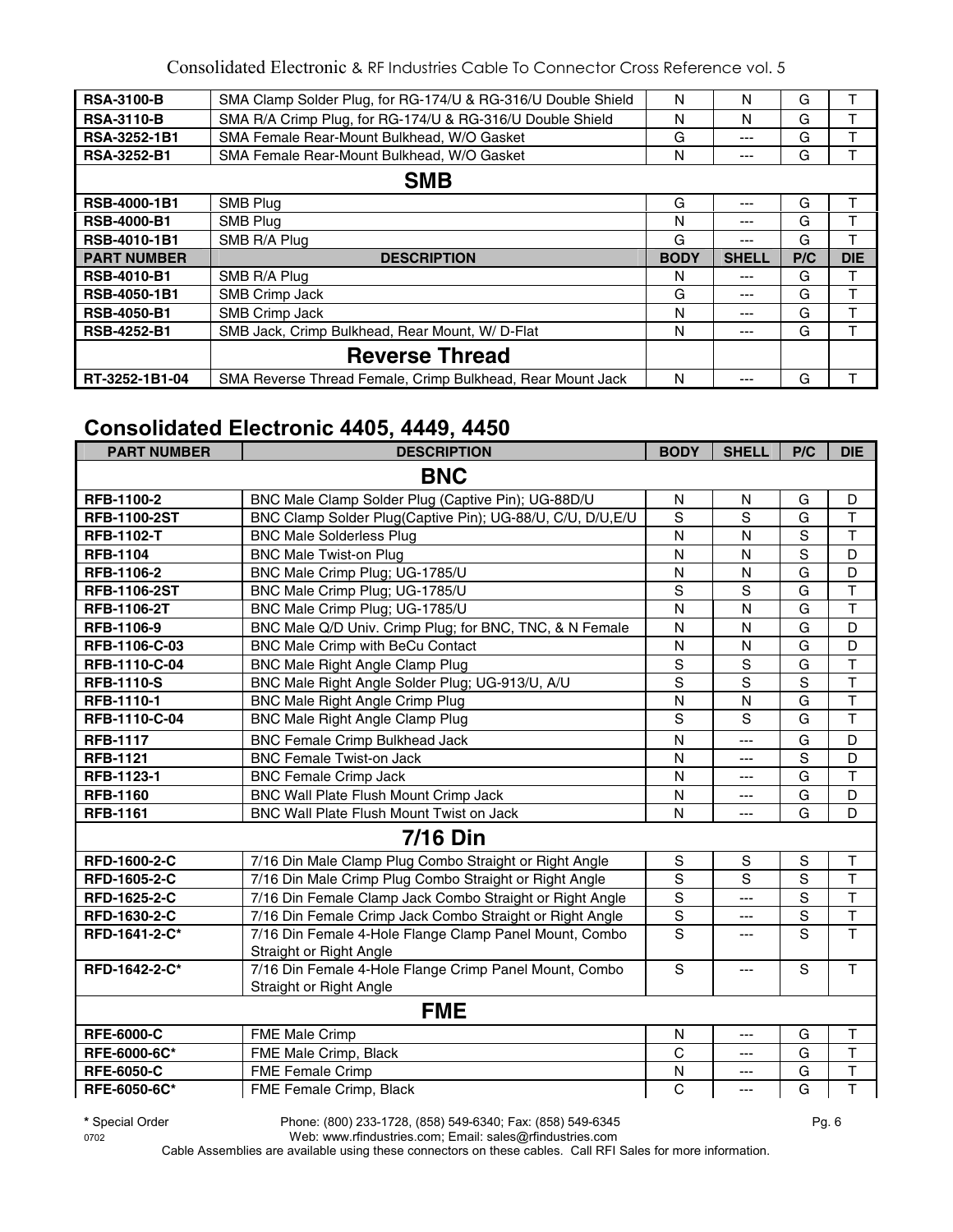|                    | N                                                           |                |                |                |                         |
|--------------------|-------------------------------------------------------------|----------------|----------------|----------------|-------------------------|
| <b>RFN-1000-N</b>  | N Male Solder Clamp Plug; UG-536 B/U                        | N              | N              | G              | Τ                       |
| <b>RFN-1000-1S</b> | N Male Solder Clamp Plug; UG-536 A/U                        | S              | S              | G              | T                       |
| <b>RFN-1001-S</b>  | N Male Solder Plug                                          | S              | S              | G              | T                       |
| <b>RFN-1005-2N</b> | N Male Crimp Plug                                           | N              | N              | G              | T                       |
| <b>RFN-1005-3C</b> | N Male Crimp Plug                                           | $\mathbb S$    | $\mathbf S$    | G              | T                       |
| <b>RFN-1005-5</b>  | N Male Crimp Plug (Quick Disconnect)                        | $\mathsf S$    | $\mathbf S$    | G              | $\mathsf T$             |
| <b>RFN-1009-C</b>  | N Male Right Angle Crimp Plug                               | $\overline{s}$ | $\mathbf S$    | G              | $\overline{\mathsf{T}}$ |
| RFN-1009-C-03      | N Male Right Angle Crimp Plug, Square Body                  | S              | S              | G              | $\top$                  |
| <b>RFN-1021-6</b>  | N Female Chassis, 4-Hole Flange, Solder Clamp               | S              | ---            | G              | T                       |
| <b>PART NUMBER</b> | <b>DESCRIPTION</b>                                          | <b>BODY</b>    | <b>SHELL</b>   | P/C            | <b>DIE</b>              |
| RFN-1022-8-C       | N Female Crimp Blkhd, Rear Mount w/ O-Ring, for RG-58/U     | N              | ---            | G              | Т                       |
| RFN-1025-1         | N Female Cable Clamp Jack; UG-536B/U                        | S              | $---$          | G              | $\mathsf T$             |
| <b>RFN-1027</b>    | N Female Crimp Cable Jack                                   | $\mathsf S$    | $\overline{a}$ | G              | T                       |
|                    | <b>Modified Shell SMA</b>                                   |                |                |                |                         |
| <b>RFS-2006</b>    | SMA Male Right Angle Crimp with Modified Shell              | N              | ---            | G              | T                       |
|                    | <b>TNC</b>                                                  |                |                |                |                         |
| <b>RFT-1200</b>    | TNC Male Clamp Solder Plug; MS39012/26-0101                 | N              | N              | S              | Т                       |
| RFT-1202-2         | TNC Male Crimp Plug (Captive Pin); MS39012/26-0011          | N              | N              | G              | D                       |
| <b>RFT-1202-2B</b> | TNC Male Crimp Plug (Black Body); MS39012/26-001            | $\mathsf C$    | C              | G              | D                       |
| <b>RFT-1202-2T</b> | TNC Male Crimp Plug (Captive Pin); MS39012/26-0011          | $\mathsf{N}$   | ${\sf N}$      | G              | $\top$                  |
| RFT-1202-5         | TNC Male Crimp Plug; (Quick Disconnect)                     | N              | N              | G              | D                       |
| <b>RFT-1204</b>    | <b>TNC Male Solderless Plug</b>                             | N              | N              | $\mathbf S$    | D                       |
| <b>RFT-1206</b>    | TNC Male Twist on Plug; AMP 2221983-7                       | N              | N              | $\mathbf S$    | D                       |
| <b>RFT-1212</b>    | TNC Female Crimp Bulkhead Jack; MS39012/23329/4-14          | $\mathsf{N}$   | ---            | G              | D                       |
| <b>RFT-1214</b>    | <b>TNC Female Twist on Cable Jack</b>                       | N              | ---            | S              | D                       |
| RFT-1216-1         | TNC Female Crimp Cable Jack; MS39012/27-0504                | N              | ---            | G              | D                       |
| <b>RFT-1218</b>    | TNC Male R/A Crimp Plug; MS39012/30-0504                    | $\mathsf{N}$   | N              | G              | Τ                       |
|                    | <b>UHF</b>                                                  |                |                |                |                         |
| <b>RFU-500</b>     | UHF Solder Plug; PL-259; Use with RFU-530 Reducer           | S              | N              | S              | Dap                     |
| <b>RFU-501</b>     | UHF Solder Plug; PL-259; Use with RFU-530-S Reducer         | $\mathsf S$    | S              | S              | $\mathsf{T}$            |
| <b>RFU-504</b>     | UHF Male Push on Ferrule (No Installation Tools); PL-259    | N              | N              | $\mathbf S$    | Dap                     |
| <b>RFU-505</b>     | <b>UHF Male Crimp Plug</b>                                  | N              | N              | $\mathbf S$    | Dap                     |
| <b>RFU-505-ST</b>  | <b>UHF Male Crimp Plug</b>                                  | S              | $\mathbf S$    | $\mathbf S$    | Τ                       |
| <b>RFU-505-5</b>   | UHF Male Crimp Plug (Short Crimp)                           | $\mathsf{N}$   | $\mathsf{N}$   | N              | D                       |
| <b>RFU-520</b>     | UHF Female Cable Clamp Jack                                 | N              | ---            | S              | $\overline{\mathsf{T}}$ |
| <b>RFU-527</b>     | <b>UHF Female Crimp</b>                                     | ${\sf N}$      | $\mathsf{N}$   | $\overline{s}$ | D                       |
| <b>RFU-527-T</b>   | <b>UHF Female Crimp Jack</b>                                | N              | ---            | $\mathbf S$    | T                       |
| <b>RFU-530</b>     | Adapter/Reducer; Use with RFU-500                           | ${\sf N}$      | ---            | ---            | ---                     |
| <b>RFU-530-S</b>   | Adapter/Reducer; Use with RFU-501                           | $\mathsf S$    | ---            | ---            | ---                     |
| <b>RFU-530-Z*</b>  | Adapter/Reducer; Use with RFU-500 & 501                     | $\mathsf{N}$   |                |                | ---                     |
|                    | <b>Mini-UHF</b>                                             |                |                |                |                         |
| <b>RFU-600</b>     | Mini-UHF Push-on Ferrule Plug (No Installation Tools        | N              | N              | S              | T                       |
|                    | Needed)                                                     |                |                |                |                         |
| <b>RFU-600-1</b>   | Mini-UHF Male Crimp Plug; (AMP Drawn Metal Type)            | N              | N              | S              | D                       |
| <b>RFU-600-2</b>   | Mini-UHF Male Crimp Plug, Short, Black Chrome; Onaglass     | $\mathsf{C}$   | $\mathsf{C}$   | G              | D                       |
|                    | Antennas                                                    |                |                |                |                         |
| <b>RFU-600-5</b>   | Mini-UHF Male Crimp Plug (Quick Disconnect)                 | N              | N              | G              | D                       |
| <b>RFU-600-6</b>   | Mini-UHF Male Crimp Plug; AMP 2266-001, Amphenol 81-<br>115 | N              | N              | S              | D                       |
| <b>RFU-600-10C</b> | Mini-UHF Male R/A Crimp Plug                                | ${\sf N}$      | N              | G              | Τ                       |
| <b>RFU-601-1</b>   | Mini-UHF Female Crimp Jack                                  | N              | $\overline{a}$ | G              | D                       |
|                    |                                                             |                |                |                |                         |

**\*** Special Order Phone: (800) 233-1728, (858) 549-6340; Fax: (858) 549-6345 Pg. 7

0702 Web: www.rfindustries.com; Email: sales@rfindustries.com Cable Assemblies are available using these connectors on these cables. Call RFI Sales for more information.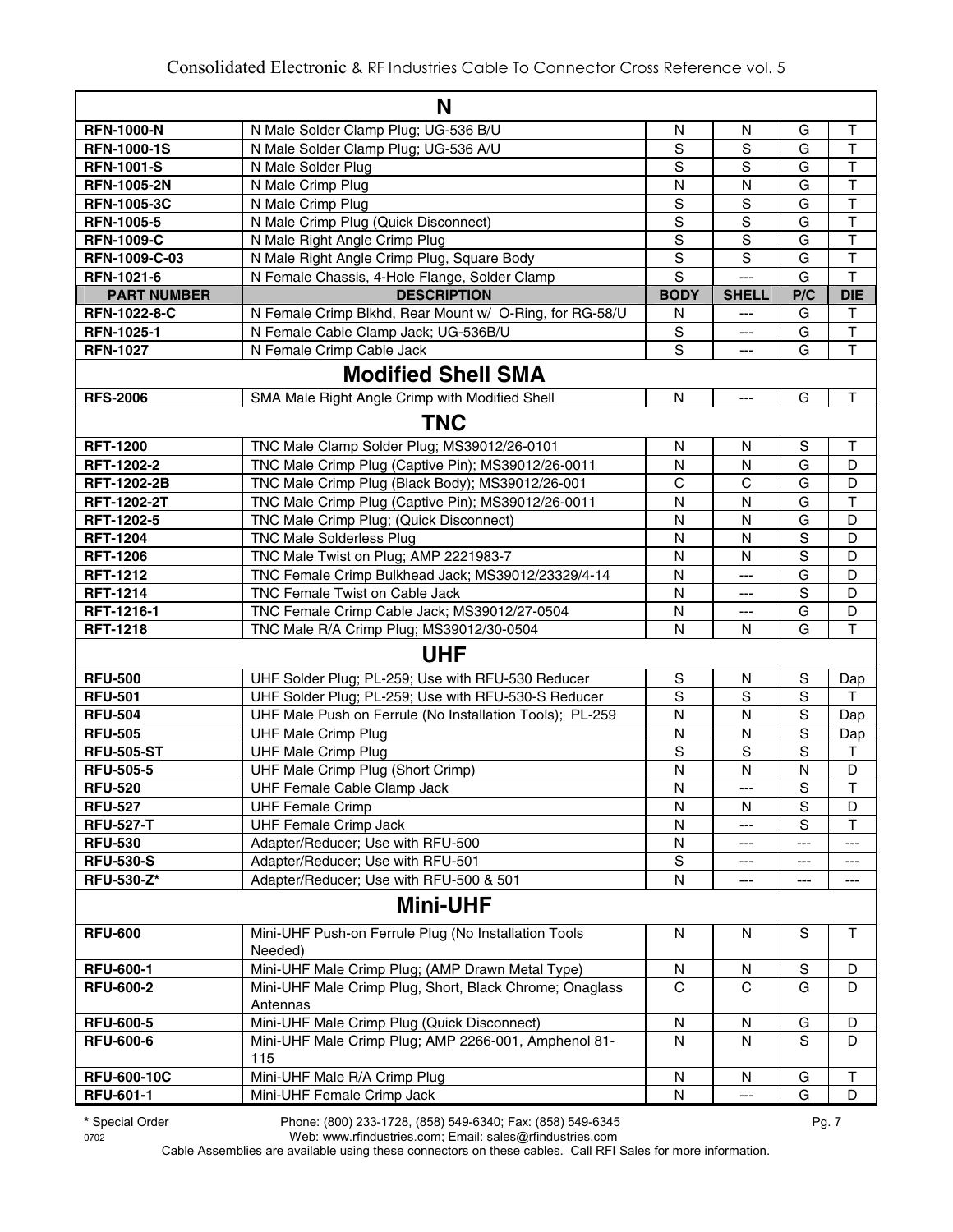| <b>RFU-617-C</b> | Mini-UHF Female Crimp Rear Mount Bulkhead Jack          | N | $- - -$ | G |  |
|------------------|---------------------------------------------------------|---|---------|---|--|
|                  | <b>Reverse Polarity</b>                                 |   |         |   |  |
| <b>RP-1005-C</b> | N Reverse Polarity Male Crimp Plug (Female Contact)     | N | N       | G |  |
| <b>RP-1106-C</b> | BNC Reverse Polarity Male Crimp Plug (Female Contact)   | N | N       | G |  |
| <b>RP-1117-C</b> | BNC Reverse Polarity Crimp Bulkhead Jack (Male Contact) | N | ---     | G |  |
| <b>RP-1202-C</b> | TNC Reverse Polarity Male Crimp Plug (Female Contact)   | N | N       | G |  |
| <b>RP-1212-C</b> | TNC Reverse Polarity Crimp Bulkhead Jack (Male Contact) | N | $- - -$ | G |  |
| <b>RP-3000-C</b> | SMA Reverse Polarity Male Crimp Plug (Female Contact)   | N | N       | G |  |
| RP-3000-1C       | SMA Reverse Polarity Male Crimp Plug (Female Contact)   | G | G       | G |  |
| RP-3010-1C       | SMA Reverse Polarity R/A Crimp Plug (Female Contact)    | G | G       | G |  |

| <b>PART NUMBER</b> | <b>DESCRIPTION</b>                                      | <b>BODY</b> | <b>SHELL</b> | P/C | <b>DIE</b> |
|--------------------|---------------------------------------------------------|-------------|--------------|-----|------------|
| RP-3050-1C         | <b>SMA Reverse Polarity Crimp Jack (Male Contact)</b>   | N           | ---          | G   | т          |
| RP-3252-1C         | SMA Reverse Polarity Crimp Bulkhead Jack (Male Contact) | G           | ---          | G   | T          |
|                    | <b>SMA</b>                                              |             |              |     |            |
| <b>RSA-3000-C</b>  | SMA Male Crimp Plug                                     | N           | N            | G   | Τ          |
| <b>RSA-3000-1C</b> | SMA Male Crimp Plug, Three Piece                        | N           | G            | G   | T          |
| <b>RSA-3010-C</b>  | SMA Male R/A Crimp Plug                                 | N           | N            | G   | T          |
| <b>RSA-3050-C</b>  | <b>SMA Female Crimp</b>                                 | N           | ---          | G   | T          |
| <b>RSA-3060-C*</b> | SMA Female Right Angle Crimp Jack                       | N           | ---          | G   | T          |
| <b>RSA-3100-C</b>  | SMA Male Clamp Solder Plug                              | N           | N            | G   | T          |
| <b>RSA-3110-C</b>  | SMA Male Right Angle Clamp Plug                         | N           | N            | G   | T          |
| <b>RSA-3220-C*</b> | SMA Male Crimp Bulkhead, 2-Hole Flange                  | N           | N            | G   | T          |
| <b>RSA-3230-C*</b> | SMA Male Crimp Bulkhead, 4-Hole Flange                  | N           | N            | G   | T          |
| RSA-3252-1C*       | SMA Female Crimp Bulkhead                               | G           | ---          | G   | T          |
| <b>RSA-3252-C</b>  | SMA Female Crimp Bulkhead                               | N           | ---          | G   | Т          |
| <b>RSA-3260-C</b>  | SMA Female Crimp Bulkhead, 2-Hole Flange                | N           | ---          | G   | т          |
| <b>RSA-3270-C</b>  | SMA Female Crimp Bulkhead, 4-Hole Flange                | N           | ---          | G   | т          |
|                    | <b>Reverse Thread</b>                                   |             |              |     |            |
| <b>RT-1005-C</b>   | N Reverse Thread Male Crimp Plug                        | N           | N            | G   | T          |
| RT-1009-C-03       | N Reverse Thread Right Angle Male Crimp Plug            | N           | N            | G   | T          |
| <b>RT-1200-C</b>   | TNC Reverse Thread Male Clamp Plug                      | N           | N            | S   | т          |
| <b>RT-1202-C</b>   | TNC Reverse Thread Male Crimp Plug                      | N           | N            | G   | D          |
| RT-3000-1C         | SMA Reverse Thread Male Crimp Plug                      | N           | N            | G   | т          |

# **Consolidated Electronic 4447, 4448, 4484, 4496, 4717, 4718, 4719**

| <b>PART NUMBER</b>   | <b>DESCRIPTION</b>                        | <b>SHELL</b> | <b>BODY</b> | P/C | <b>DIE</b> |
|----------------------|-------------------------------------------|--------------|-------------|-----|------------|
|                      | <b>BNC</b>                                |              |             |     |            |
| RFB-1100-2           | <b>BNC Male Clamp Plug</b>                | N            | N           | G   | D          |
| <b>RFB-1100-2ST</b>  | <b>BNC Male Clamp Plug</b>                | S            | S           | G   |            |
| <b>RFB-1102-T</b>    | <b>BNC Male Solderless Clamp Plug</b>     | N            | N           | S   |            |
| <b>RFB-1106-C1ST</b> | <b>BNC Male Crimp Plug</b>                | S            | S           | G   | т          |
| RFB-1106-2TC1        | <b>BNC Male Crimp Plug</b>                | N            | N           | G   |            |
| <b>RFB-1106-C1</b>   | <b>BNC Male Crimp</b>                     | N            | N           | G   | D          |
| RFB-1110-C-04        | BNC Male Right Angle Clamp Plug           | S            | S           | G   |            |
| <b>RFB-1110-C1</b>   | BNC Male Right Angle Crimp Plug, RG-55    | N            | N           | G   | T          |
| <b>RFB-1117-C1</b>   | BNC Female Crimp Rear Mount Bulkhead Jack | N            | ---         | G   | D          |
| RFB-1123-C1          | <b>BNC Female Crimp</b>                   | N            | ---         | G   |            |
|                      | <b>7/16 Din</b>                           |              |             |     |            |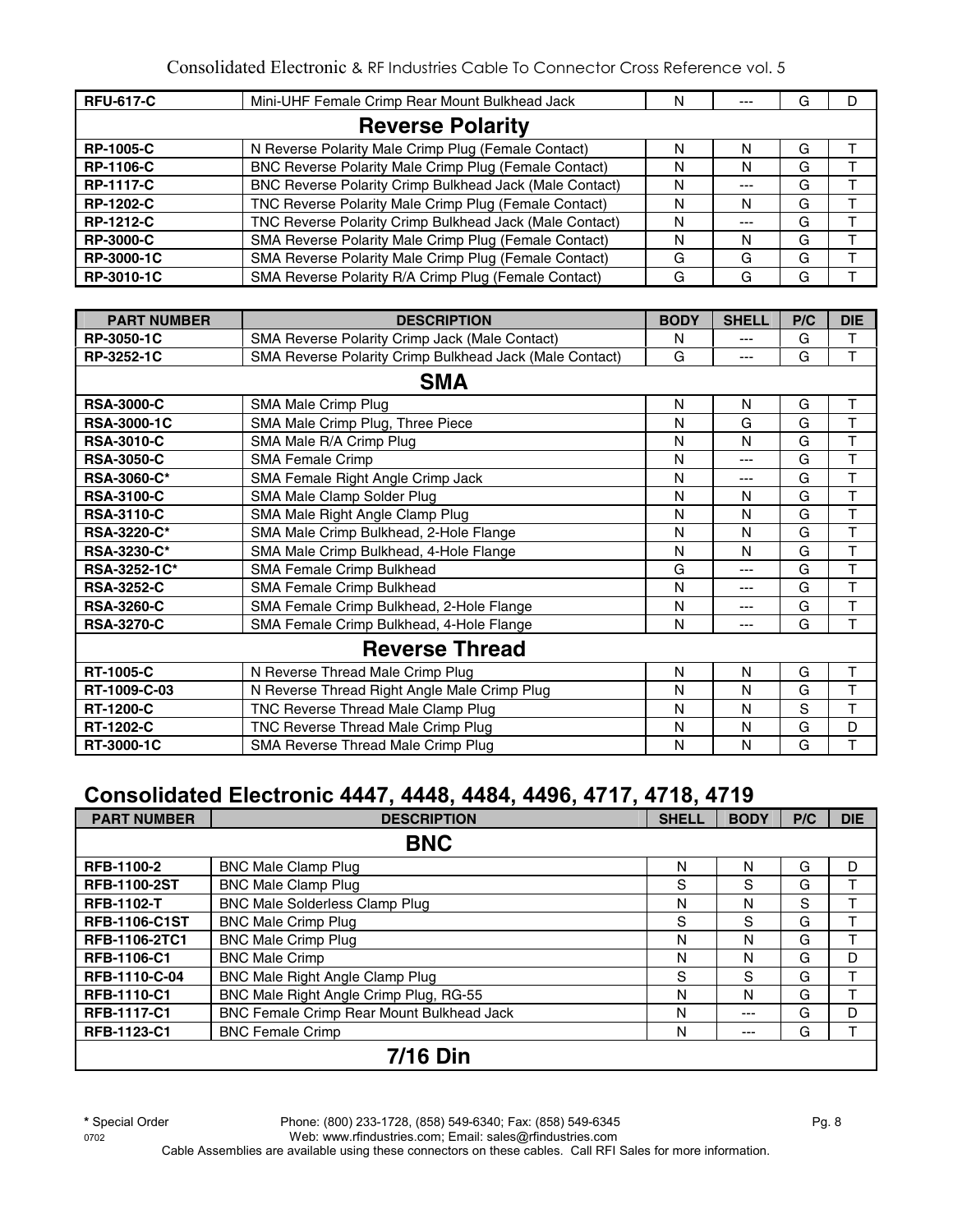| RFD-1600-2-C1      | 7/16 Din Male Clamp Plug Combo Straight or Right Angle                                | S              | S              | S           | Τ                       |
|--------------------|---------------------------------------------------------------------------------------|----------------|----------------|-------------|-------------------------|
| RFD-1605-2-C1      | 7/16 Din Male Crimp Plug Combo Straight or Right Angle                                | $\mathbf S$    | S              | S           | $\top$                  |
| RFD-1611-2-C1*     | 7/16 Din Male Crimp Rear Mount Bulkhead Plug                                          | $\overline{s}$ | $\overline{s}$ | S           | $\overline{\mathsf{T}}$ |
| RFD-1625-2-C1      | 7/16 Din Female Clamp Jack Combo Straight or Right Angle                              | $\overline{s}$ | $---$          | $\mathbf S$ | $\overline{\mathsf{T}}$ |
| RFD-1630-2-C1      | 7/16 Din Female Crimp Jack Combo Straight or Right Angle                              | $\mathbf S$    | ---            | $\mathbf S$ | $\overline{\mathsf{T}}$ |
| RFD-1641-2-C1*     | 7/16 Din Female 4-Hole Flange Panel Mount Clamp Jack Combo<br>Straight or Right Angle | $\overline{s}$ | ---            | S           | $\overline{\mathsf{T}}$ |
| RFD-1642-2-C1*     | 7/16 Din Female 4-Hole Flange Panel Mount Crimp Jack Combo<br>Straight or Right Angle | $\mathbf S$    | ---            | S           | T                       |
|                    | N                                                                                     |                |                |             |                         |
| <b>RFN-1000-N</b>  | N Male Clamp Plug                                                                     | $\mathsf{N}$   | N              | G           | $\top$                  |
| <b>RFN-1000-1S</b> | N Male Clamp Plug                                                                     | $\mathbf S$    | S              | G           | $\mathsf{T}$            |
| <b>RFN-1001-S</b>  | N Male Solder Plug                                                                    | S              | S              | G           | $\mathsf T$             |
| <b>RFN-1005-C1</b> | N Male Crimp Plug                                                                     | ${\mathsf S}$  | $\mathsf{N}$   | G           | $\top$                  |
| RFN-1005-3C1       | N Male Crimp Plug                                                                     | $\mathbf S$    | S              | G           | $\top$                  |
| <b>PART NUMBER</b> | <b>DESCRIPTION</b>                                                                    | <b>SHELL</b>   | <b>BODY</b>    | P/C         | <b>DIE</b>              |
| RFN-1005-5C1       | N Male Quick Disconnect Crimp Plug                                                    | S              | S              | G           | Τ                       |
| <b>RFN-1009-C1</b> | N Male R/A Crimp Plug                                                                 | $\mathbf S$    | S              | G           | $\mathsf T$             |
| RFN-1021-6         | N Female 4-Hole Flange Panel Mount Clamp Jack                                         | $\mathbf S$    | ---            | G           | $\top$                  |
| RFN-1022-8-C1      | N Female Crimp, Rear Mount Bulkhead, RG-142/U                                         | N              | ---            | G           | $\top$                  |
| RFN-1025-1         | N Female Clamp Jack                                                                   | ${\mathsf S}$  | ---            | G           | $\overline{\mathsf{T}}$ |
| <b>RFN-1027-C1</b> | N Female Crimp Jack                                                                   | S              | ---            | G           | $\overline{\mathsf{T}}$ |
|                    |                                                                                       |                |                |             |                         |
|                    | <b>TNC</b>                                                                            |                |                |             |                         |
| <b>RFT-1200</b>    | <b>TNC Male Clamp Plug</b>                                                            | N              | N              | G           | Τ                       |
| RFT-1202-C1        | TNC Male Crimp Plug                                                                   | N              | N              | G           | D                       |
| RFT-1202-2TC1      | TNC Male Crimp, RG-142/U                                                              | N              | N              | G           | $\top$                  |
| RFT-1212-C1        | TNC Female Crimp Bulkhead Jack, Rear Mount with D-Flat & O-<br>Ring                   | N              | $---$          | G           | D                       |
| RFT-1216-C1        | <b>TNC Female Crimp Jack</b>                                                          | N              | ---            | G           | D                       |
| RFT-1218-C1        | TNC Male R/A Crimp Plug                                                               | N              | N              | G           | T                       |
|                    | <b>UHF</b>                                                                            |                |                |             |                         |
| <b>RFU-500</b>     | UHF Solder Plug, PL-259                                                               | $\mathbb S$    | N              | S           | Dap                     |
| <b>RFU-501</b>     | UHF Solder Plug, PL-259                                                               | $\mathbf S$    | S              | S           | Τ                       |
| <b>RFU-505-C1</b>  | <b>UHF Male Crimp</b>                                                                 | N              | N              | S           | Dap                     |
| <b>RFU-520</b>     | <b>UHF Female Clamp Jack</b>                                                          | N              | ---            | $\mathbf S$ | Т                       |
| <b>RFU-530</b>     | Reducer/Adapter, Use with RFU-500 & 501; UG-175/U                                     | ---            | N              | ---         | ---                     |
| <b>RFU-530-S</b>   | Reducer/Adapter, Use with RFU-500 & 501; UG-175/U                                     | ---            | S              | ---         | ---                     |
| <b>RFU-530-Z*</b>  | Reducer/Adapter, Use with RFU-500 & 501; UG-175/U                                     | ---            | N              | ---         | ---                     |
|                    | <b>Mini-UHF</b>                                                                       |                |                |             |                         |
| <b>RFU-600-1C1</b> | Mini-UHF Male Crimp Plug                                                              | N              | N              | G           | D                       |
| <b>RFU-600-6C1</b> | Mini-UHF Male Crimp Plug                                                              | N              | N              | $\mathbf S$ | D                       |
| RFU-600-10C1       | Mini-UHF Male R/A Crimp Plug                                                          | N              | N              | G           | T                       |
| <b>RFU-601-C1</b>  | Mini-UHF Female Crimp Jack, Die-cast Zinc                                             | N              | ---            | $\mathbf S$ | D                       |
|                    | <b>Reverse Polarity</b>                                                               |                |                |             |                         |
| RP-1005-C1         | N Reverse Polarity Crimp Plug (Female Contact)                                        | N              | N              | G           | T                       |
| RP-1202-C1         | TNC Reverse Polarity Crimp Plug (Female Contact)                                      | N              | N              | G           | $\top$                  |
| RP-1212-C1         | TNC Reverse Polarity Rear Mount B/H Crimp Jack (Male Contact)                         | N              | ---            | G           | $\mathsf{T}$            |
| RP-3000-C1         | SMA Reverse Polarity Crimp Plug (Female Contact)                                      | ${\sf N}$      | N              | G           | $\overline{\mathsf{T}}$ |
| RP-3000-1C1        | SMA Reverse Polarity Crimp Plug (Female Contact)                                      | G              | G              | G           | $\overline{\mathsf{T}}$ |
| RP-3010-1C1        | SMA Reverse Polarity Right Angle Crimp Plug (Female Contact)                          | G              | G              | G           | $\overline{\mathsf{T}}$ |
| RP-3050-1C1        | SMA Reverse Polarity Female Crimp Jack (Male Contact)                                 | G              | ---            | G           | $\overline{\mathsf{T}}$ |
| RP-3252-1C1        | SMA Reverse Polarity Bulkhead Crimp Jack (Male Contact)                               | G              | ---            | G           | $\overline{\mathsf{T}}$ |

**\*** Special Order Phone: (800) 233-1728, (858) 549-6340; Fax: (858) 549-6345 Pg. 9

0702 Web: www.rfindustries.com; Email: sales@rfindustries.com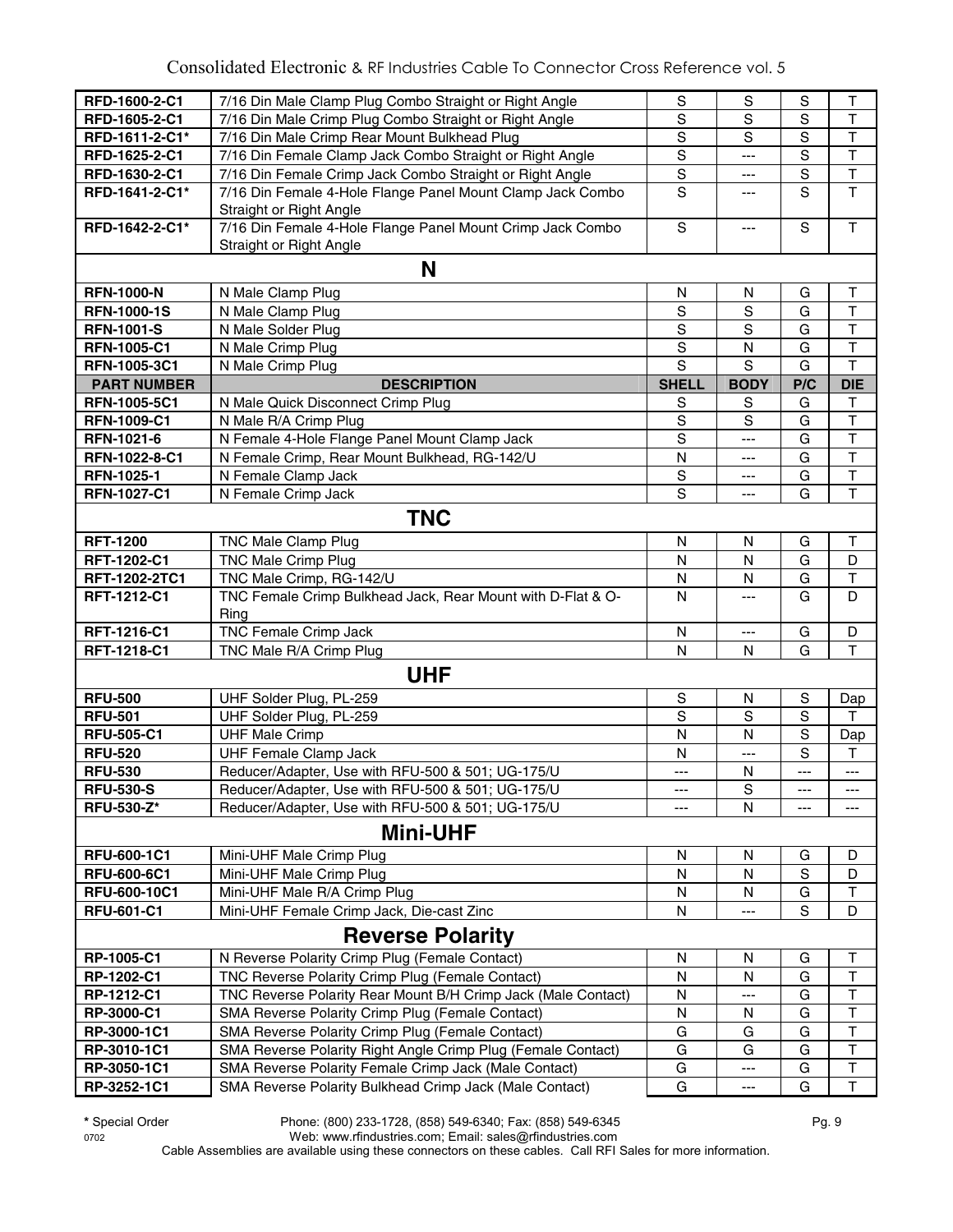|                     | <b>SMA</b>                                   |   |     |   |   |
|---------------------|----------------------------------------------|---|-----|---|---|
| <b>RSA-3000-C1</b>  | SMA Male Crimp Plug                          | N | N   | G |   |
| <b>RSA-3010-1C1</b> | SMA Male Right Angle Crimp                   | G | G   | G |   |
| <b>RSA-3010-C1</b>  | SMA Male Right Angle Crimp                   | N | N   | G |   |
| <b>RSA-3050-C1</b>  | <b>SMA Female Crimp Jack</b>                 | N | --- | G |   |
| <b>RSA-3100-C</b>   | SMA Male Clamp Plug                          | N | N   | G |   |
| <b>RSA-3110-C</b>   | SMA Male Right Angle Clamp Plug              | N | N   | G | ᠇ |
| RSA-3252-1C1        | SMA Female Crimp Rear Mount Bulkhead Jack    | G | --- | G |   |
| <b>RSA-3252-C1</b>  | SMA Female Crimp Rear Mount Bulkhead Jack    | N | --- | G |   |
|                     | <b>Reverse Thread</b>                        |   |     |   |   |
| RT-1005-C1          | N Reverse Thread Male Crimp Plug             | N | N   | G |   |
| RT-1009-C1-03       | N Reverse Thread Male Right Angle Crimp Plug | N | N   | G |   |
| <b>RT-1200-C</b>    | TNC Reverse Thread Male Crimp Plug           | N | N   | G |   |
| RT-1202-C1          | TNC Reverse Thread Male Crimp Plug           | N | N   | G |   |
| RT-3000-1C1         | SMA Reverse Thread Male Crimp Plug           | G | G   | G |   |

#### **Consolidated Electronic 4401, 4410, 4414, 4456, 4470, 4472, 4485, 4494, 4599**

| <b>PART NUMBER</b> | <b>DESCRIPTION</b>                                   | <b>BODY</b>             | <b>SHELL</b>   | P/C            | <b>DIE</b>              |
|--------------------|------------------------------------------------------|-------------------------|----------------|----------------|-------------------------|
|                    | <b>BNC</b>                                           |                         |                |                |                         |
| <b>RFB-1701-D</b>  | <b>BNC Male Clamp Plug</b>                           | N                       | N              | G              | Τ                       |
| <b>RFB-1705</b>    | <b>BNC Male Twist-on Plug</b>                        | N                       | N              | $\overline{s}$ | D                       |
| <b>RFB-1706-9</b>  | <b>BNC Male Crimp Plug (Quick Disconnect)</b>        | N                       | N              | $\overline{G}$ | D                       |
| <b>RFB-1707-D</b>  | <b>BNC Male Crimp Plug</b>                           | N                       | N              | G              | $\overline{\mathsf{T}}$ |
| <b>RFB-1707-2</b>  | BNC Male Crimp Plug; UG-1789/U                       | N                       | N              | G              | D                       |
| RFB-1709-D*        | <b>BNC Male Right Angle Clamp Plug</b>               | N                       | N              | G              | $\mathsf T$             |
| <b>RFB-1710-D</b>  | <b>BNC Male Right Angle Crimp Plug</b>               | N                       | N              | G              | $\overline{\mathsf{T}}$ |
| RFB-1710-D-05*     | BNC Male Right Angle Twist On Plug                   | N                       | N              | G              | $\overline{\mathsf{T}}$ |
| <b>RFB-1717</b>    | BNC Female Crimp Rear Mount Bulkhead Jack            | N                       | $\overline{a}$ | G              | D                       |
| <b>RFB-1717-D</b>  | BNC Female Crimp Rear Mount Bulkhead Jack            | N                       | ---            | G              | $\top$                  |
| <b>RFB-1720</b>    | BNC Female Solder Clamp Socket; UG-261/U             | N                       | $\overline{a}$ | $\mathsf S$    | $\mathsf T$             |
| RFB-1720-D*        | <b>BNC Female Clamp Jack</b>                         | $\overline{\mathsf{N}}$ | ---            | $\overline{G}$ | $\overline{\mathsf{T}}$ |
| <b>RFB-1722</b>    | <b>BNC Female Twist-on Socket Jack</b>               | $\mathsf{N}$            | ---            | S              | D                       |
| <b>RFB-1724</b>    | <b>BNC Female Crimp Jack</b>                         | N                       | ---            | G              | D                       |
| <b>RFB-1724-D</b>  | <b>BNC Female Crimp Jack</b>                         | $\mathsf{N}$            | ---            | G              | $\mathsf T$             |
| <b>RFB-1760</b>    | BNC Wall Plate Flush Mount Crimp Jack                | $\mathsf{N}$            | ---            | G              | D                       |
| <b>RFB-1761</b>    | <b>BNC Wall Plate Flush Mount Twist-on Jack</b>      | $\mathsf{N}$            | $---$          | $\overline{G}$ | D                       |
|                    | <b>Mini Bayonet</b>                                  |                         |                |                |                         |
| <b>RFM-2000</b>    | Mini-Bayonet Female Crimp Cable Jack; Kings KM-59-23 | N                       | $-$            | G              | T                       |
|                    | N                                                    |                         |                |                |                         |
| <b>RFN-1001-S</b>  | N Male Solder Plug                                   | $\mathbf S$             | $\mathbf S$    | G              | $\top$                  |
| <b>RFN-1904-1N</b> | N Male Clamp Solder Plug; UG-603/U, A/U              | N                       | N              | G              | T                       |
| <b>RFN-1904-1S</b> | N Male Clamp Solder Plug; UG-603/U, A/U              | $\mathsf S$             | $\mathbf S$    | G              | $\overline{\mathsf{T}}$ |
| <b>RFN-1907-2S</b> | N Male Crimp Plug                                    | S                       | S              | G              | $\overline{\mathsf{T}}$ |
|                    | <b>TNC</b>                                           |                         |                |                |                         |
| RFT-1801*          | <b>TNC Male Clamp Solder Plug</b>                    | ${\sf N}$               | $\mathsf{N}$   | $\mathbf S$    | $\mathsf T$             |
| <b>RFT-1803-1</b>  | TNC Male Crimp Plug (Captive Pin); MS39012/26-0012   | N                       | N              | G              | D                       |
| <b>RFT-1805</b>    | TNC Male Solderless Plug; Amphenol 31-5061           | N                       | N              | S              | D                       |
| <b>RFT-1807</b>    | TNC Male Twist on Plug; AMP 221983-1                 | $\mathsf{N}$            | N              | $\mathsf S$    | D                       |
| <b>RFT-1813</b>    | TNC Female Crimp Bulkhead; MS39012/28-0012           | N                       | $\overline{a}$ | $\overline{G}$ | D                       |

**\*** Special Order Phone: (800) 233-1728, (858) 549-6340; Fax: (858) 549-6345 Pg. 10

0702 Web: www.rfindustries.com; Email: sales@rfindustries.com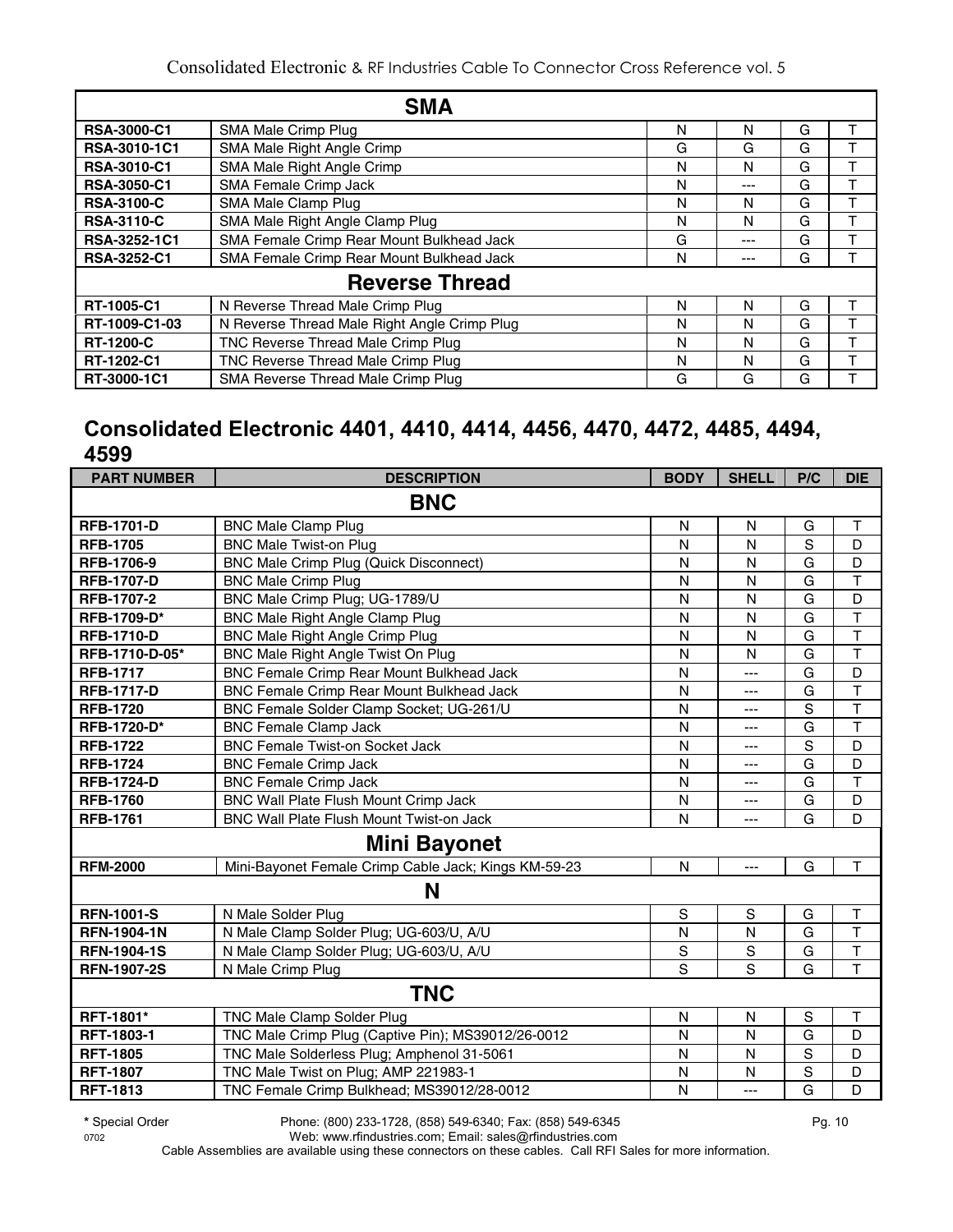| <b>RFT-1815</b>     | TNC Female Twist on Cable Jack                      | N    | ---   | S       | D     |
|---------------------|-----------------------------------------------------|------|-------|---------|-------|
|                     | <b>UHF</b>                                          |      |       |         |       |
| <b>RFU-500</b>      | UHF Solder Plug; PL-259; Use with RFU-531 Reducer   | S    | N     | S       | Dap   |
| <b>RFU-501</b>      | UHF Solder Plug; PL-259; Use with RFU-531-S Reducer | S    | S     | S       |       |
| <b>RFU-506</b>      | <b>UHF Male Crimp Plug</b>                          | N    | N     | S       | Dap   |
| <b>RFU-520-D-03</b> | <b>UHF Female Clamp Jack</b>                        | N    | $---$ | G       | т     |
| <b>RFU-531</b>      | Adapter/Reducer; Use with RFU-500                   | N    | N     | $- - -$ | $---$ |
| <b>RFU-531-S</b>    | Adapter/Reducer; Use with RFU-501                   | $--$ | S     | ---     | ---   |
| <b>RFU-531-Z*</b>   | Adapter/Reducer; Use with RFU-501                   | ---  | S     | $---$   | ---   |
|                     | <b>Mini-UHF</b>                                     |      |       |         |       |
| <b>RFU-601-5</b>    | Mini-UHF Female Crimp Jack                          | N    | $---$ | S       |       |
|                     | <b>MHV</b>                                          |      |       |         |       |
| <b>RHV-100-D</b>    | Medium High Voltage Male Clamp Plug                 | N    | N     | G       |       |
| <b>RHV-106-D</b>    | Medium High Voltage Male Crimp Plug                 | N    | N     | G       |       |
| <b>RHV-124-D</b>    | Medium High Voltage Female Clamp Jack               | N    | ---   | G       |       |

#### **Consolidated Electronic 4555-CL, 4567-CL**

| <b>PART NUMBER</b>  | <b>DESCRIPTION</b>                               | <b>BODY</b> | <b>SHELL</b> | P/C | <b>DIE</b> |
|---------------------|--------------------------------------------------|-------------|--------------|-----|------------|
|                     | <b>BNC</b>                                       |             |              |     |            |
| <b>RFB-1707-D1</b>  | <b>BNC Male Crimp Plug</b>                       | N           | N            | G   |            |
| <b>RFB-1717-D1*</b> | <b>BNC Female Crimp Rear Mount Bulkhead Jack</b> | N           | $---$        | G   |            |

#### **Consolidated Electronic 4479**

| <b>PART NUMBER</b>  | <b>DESCRIPTION</b>                               | <b>BODY</b> | <b>SHELL</b> | P/C | <b>DIE</b> |
|---------------------|--------------------------------------------------|-------------|--------------|-----|------------|
|                     | <b>BNC</b>                                       |             |              |     |            |
| <b>RFB-1707-D2</b>  | <b>BNC Male Crimp Plug</b>                       | N           | N            | G   |            |
| <b>RFB-1717-D2*</b> | <b>BNC Female Crimp Rear Mount Bulkhead Jack</b> | Ν           | $---$        | G   |            |

#### **Consolidated Electronic 4417**

| <b>PART NUMBER</b>  | <b>DESCRIPTION</b>                               | <b>BODY</b> | <b>SHELL</b> | P/C    | <b>DIE</b> |
|---------------------|--------------------------------------------------|-------------|--------------|--------|------------|
|                     | <b>BNC</b>                                       |             |              |        |            |
| <b>RFB-1707-D3*</b> | <b>BNC Male Crimp Plug</b>                       | N           |              | G      |            |
| <b>RFB-1717-D3*</b> | <b>BNC Female Crimp Rear Mount Bulkhead Jack</b> | N           | $---$        | ⌒<br>G |            |

#### **Consolidated Electronic 4400, 4415, 4435, 4477, 4489**

| <b>PART NUMBER</b>  | <b>DESCRIPTION</b>                                           | <b>BODY</b> | <b>SHELL</b> | P/C | <b>DIE</b> |  |  |  |
|---------------------|--------------------------------------------------------------|-------------|--------------|-----|------------|--|--|--|
|                     | <b>BNC</b>                                                   |             |              |     |            |  |  |  |
| <b>RFB-1101-1EN</b> | BNC Male Clamp Solder Plug: UG-959A/U                        | N           | Ν            | G   | D          |  |  |  |
| <b>7/16 Din</b>     |                                                              |             |              |     |            |  |  |  |
| RFD-1600-2-E        | Male Clamp Combination Connector Straight or Right Angle     | S           | S            | S   |            |  |  |  |
| <b>RFD-1605-2-E</b> | Male Crimp Combination Connector Straight or Right Angle     | S           | S            | S   |            |  |  |  |
| RFD-1625-2-E        | Female Clamp Combination Connector Straight or Right Angle   | S           | ---          | S   |            |  |  |  |
| <b>RFD-1630-2-E</b> | Female Crimp Combination Connector Straight or Right Angle   | S           | ---          | S   |            |  |  |  |
| RFD-1641-2-E*       | Female 4 Hole Flange Clamp Combination Connector Straight or | S           |              | S   |            |  |  |  |
|                     | <b>Right Angle</b>                                           |             |              |     |            |  |  |  |
| RFD-1642-2-E*       | Female 4 Hole Flange Crimp Combination Connector Straight or | S           |              | S   |            |  |  |  |

**\*** Special Order Phone: (800) 233-1728, (858) 549-6340; Fax: (858) 549-6345 Pg. 11

0702 Web: www.rfindustries.com; Email: sales@rfindustries.com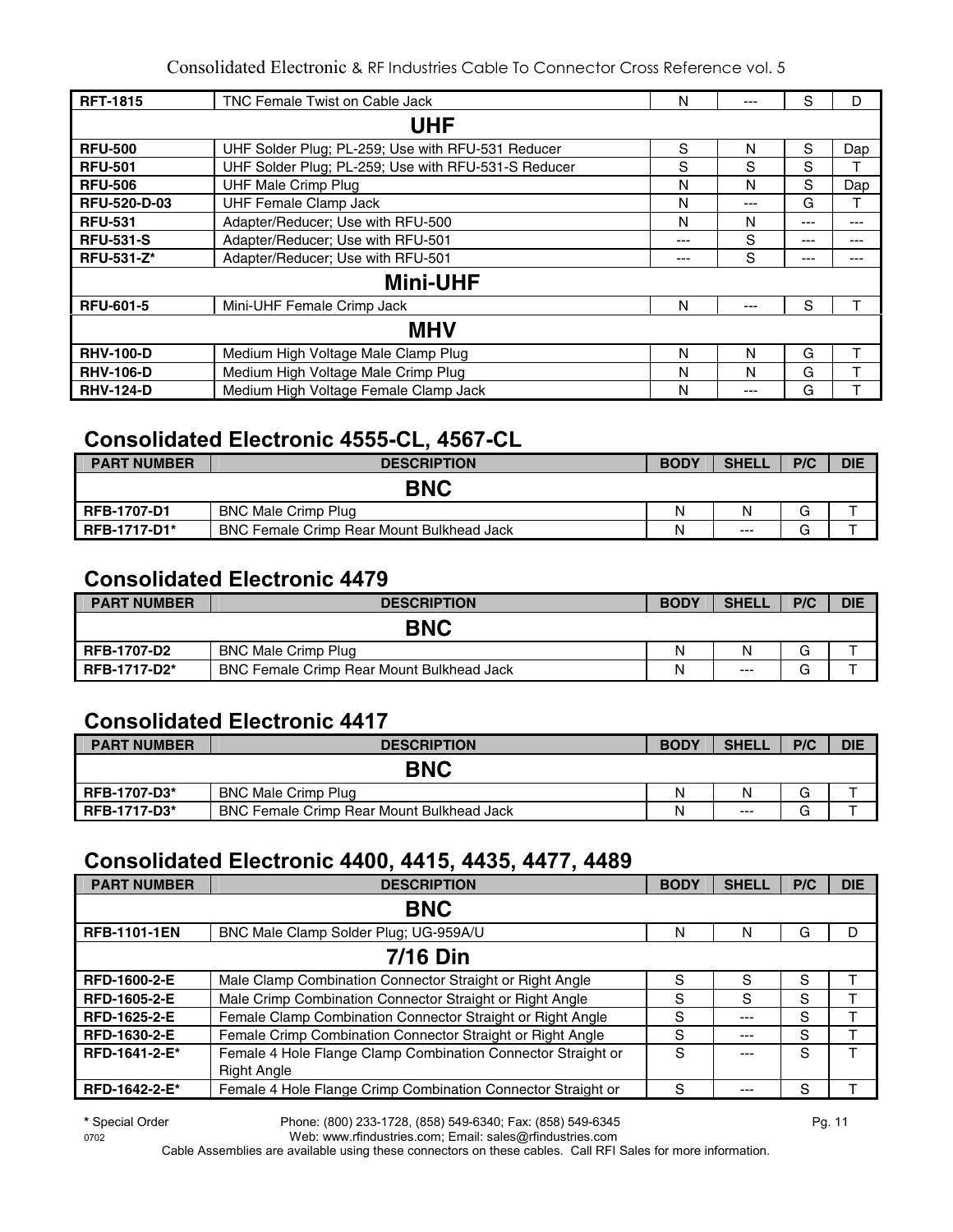|                    | <b>Right Angle</b>                                                       |                |                |             |                         |
|--------------------|--------------------------------------------------------------------------|----------------|----------------|-------------|-------------------------|
|                    | N                                                                        |                |                |             |                         |
| <b>RFN-1001-S</b>  | N Male Solder Plug                                                       | ${\mathsf S}$  | S              | G           | Τ                       |
| <b>RFN-1002-1N</b> | N Male Solder Clamp Plug                                                 | N              | N              | G           | T                       |
| <b>RFN-1002-1S</b> | N Male Solder Clamp Plug                                                 | S              | S              | G           | T                       |
| <b>RFN-1006-3E</b> | N Male Crimp Plug; UG-1681/U                                             | $\mathbf S$    | S              | G           | T                       |
| <b>RFN-1008-3E</b> | N Male Right Angle Clamp Plug                                            | $\overline{s}$ | S              | G           | $\overline{\mathsf{T}}$ |
| <b>RFN-1009-3E</b> | N Male Right Angle Crimp Plug                                            | $\overline{s}$ | $\overline{s}$ | G           | T                       |
| RFN-1021-7*        | N Female 4-Hole Flange Panel Mount Clamp                                 | $\overline{s}$ | $\overline{a}$ | G           | $\overline{\mathsf{T}}$ |
| <b>RFN-1024-1</b>  | N Female Cable Clamp Jack; UG-23D/U, F/U                                 | $\overline{s}$ | $---$          | G           | $\mathsf{T}$            |
| <b>RFN-1028</b>    | N Female Crimp Jack                                                      | S              | ---            | G           | T                       |
|                    |                                                                          |                |                |             |                         |
|                    | <b>TNC</b>                                                               |                |                |             |                         |
| RFT-1218-E*        | TNC Male Right Angle Crimp Plug                                          | N              | N              | G           | $\mathsf T$             |
| <b>RFT-1219-E</b>  | TNC Male Right Angle Clamp Plug                                          | N              | N              | G           | T                       |
|                    | <b>UHF</b>                                                               |                |                |             |                         |
| <b>RFU-500</b>     | UHF Solder Plug; PL-259                                                  | $\mathbf S$    | N              | $\mathbf S$ | Dap                     |
| <b>RFU-501</b>     | UHF Solder Plug; PL-259                                                  | S              | S              | S           | T                       |
| <b>PART NUMBER</b> | <b>DESCRIPTION</b>                                                       | <b>BODY</b>    | <b>SHELL</b>   | P/C         | <b>DIE</b>              |
| <b>RFU-503</b>     | UHF Male, Waterproof Plug (w/ Silicon Rubber O-Rings / Seals);<br>PL-259 | N              | N              | S           | T                       |
| <b>RFU-507</b>     | <b>UHF Male Crimp Plug</b>                                               | N              | N              | S           | Dap                     |
| <b>RFU-507-S</b>   | <b>UHF Male Crimp Plug</b>                                               | $\mathbf S$    | S              | S           | Dap                     |
| <b>RFU-507-ST</b>  | <b>UHF Male Crimp Plug</b>                                               | S              | S              | S           | т                       |
| <b>RFU-520-1E</b>  | UHF Female Cable Clamp Jack                                              | N              | ---            | S           | $\mathsf{T}$            |
|                    | MHV                                                                      |                |                |             |                         |
| <b>RHV-100-E</b>   | Medium High Voltage Male Clamp Plug                                      | N              | N              | G           | $\mathsf T$             |

#### **Consolidated Electronic 4490, 4491**

| <b>PART NUMBER</b> | <b>DESCRIPTION</b>                                             | <b>BODY</b> | <b>SHELL</b> | P/C | <b>DIE</b> |
|--------------------|----------------------------------------------------------------|-------------|--------------|-----|------------|
|                    | N                                                              |             |              |     |            |
| <b>RFN-1001-S</b>  | N Male Solder Plug                                             | S           | S            | G   |            |
| <b>RFN-1006-3F</b> | N Male Crimp Plug; UG-1682/U                                   | S           | S            | G   |            |
| <b>RFN-1009-3F</b> | N Male R/A Crimp Plug                                          | S           | S            | G   |            |
|                    | <b>UHF</b>                                                     |             |              |     |            |
| <b>RFU-500</b>     | UHF Solder Plug; PL-259                                        | S           | N            | S   | Dap        |
| <b>RFU-501</b>     | UHF Solder Plug; PL-259                                        | S           | S            | S   |            |
| <b>RFU-503</b>     | UHF Male, Waterproof Plug (w/ Silicon Rubber O-Rings / Seals); | N           | N            | S   | т          |
|                    | PL-259                                                         |             |              |     |            |
| <b>RFU-507-STF</b> | <b>UHF Male Crimp Plug</b>                                     | S           | S            | S   | т          |
| <b>RFU-520-1E</b>  | UHF Female Cable Clamp Jack                                    | N           | ---          | S   |            |

## **Consolidated Electronic 4457**

| <b>PART NUMBER</b> | <b>DESCRIPTION</b>                           | <b>BODY</b> | <b>SHELL</b> | P/C | <b>DIE</b> |
|--------------------|----------------------------------------------|-------------|--------------|-----|------------|
|                    | <b>BNC</b>                                   |             |              |     |            |
| <b>RFB-1107-7</b>  | BNC Male Crimp Plug; for Motorola White PTFE | N           | N            | G   |            |
|                    | N                                            |             |              |     |            |
| <b>RFN-1005-7</b>  | N Male Crimp Plug; for Motorola White PTFE   | c           | S            | Gl  |            |
|                    | <b>TNC</b>                                   |             |              |     |            |

**\*** Special Order Phone: (800) 233-1728, (858) 549-6340; Fax: (858) 549-6345 Pg. 12

0702 Web: www.rfindustries.com; Email: sales@rfindustries.com Cable Assemblies are available using these connectors on these cables. Call RFI Sales for more information.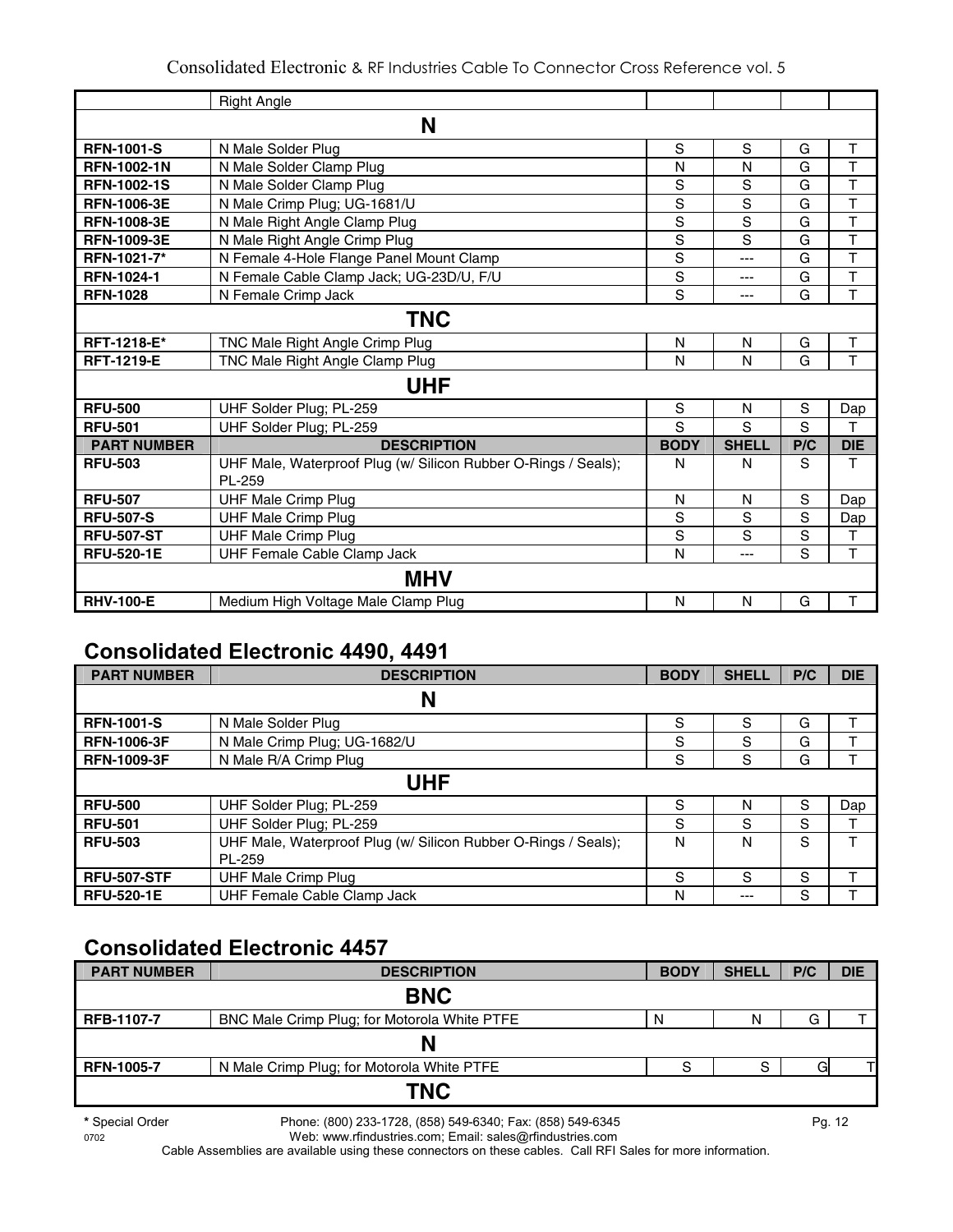| RFT-1202-7         | TNC Male Crimp Plug; for Motorola White PTFE             | N | N | G |  |  |
|--------------------|----------------------------------------------------------|---|---|---|--|--|
| <b>RFT-1202-7T</b> | TNC Male Crimp Plug; for Motorola White PTFE             | N | N |   |  |  |
| <b>Mini-UHF</b>    |                                                          |   |   |   |  |  |
| <b>RFU-600-7</b>   | Mini-UHF Male Crimp Plug; for Motorola White PTFE        | N | N |   |  |  |
| <b>SMA</b>         |                                                          |   |   |   |  |  |
| <b>RSA-3010-7</b>  | SMA Male Right Angle Crimp Plug; for Motorola White PTFE | N | N | G |  |  |

#### **Consolidated Electronic 4580-CL, 4585-CL**

| <b>PART NUMBER</b> | <b>DESCRIPTION</b>                               | <b>BODY</b> | <b>SHELL</b> | P/C | <b>DIE</b> |  |
|--------------------|--------------------------------------------------|-------------|--------------|-----|------------|--|
| <b>BNC</b>         |                                                  |             |              |     |            |  |
| <b>RFB-1707-Q</b>  | <b>BNC Male Crimp Plug</b>                       | N           | N            | G   |            |  |
| <b>RFB-1710-Q</b>  | <b>BNC Male Right Angle Crimp Plug</b>           | N           | N            | G   |            |  |
| <b>RFB-1717-Q</b>  | <b>BNC Female Crimp Rear Mount Bulkhead Jack</b> | N           | $---$        | G   |            |  |
| <b>RFB-1724-Q</b>  | <b>BNC Female Crimp Jack</b>                     | N           | $---$        | G   |            |  |
| <b>TNC</b>         |                                                  |             |              |     |            |  |
| <b>RFT-1803-Q</b>  | <b>TNC Male Crimp Plug</b>                       | N           | N            | G   | D          |  |

#### **Consolidated Electronic 4465, 4796**

| <b>PART NUMBER</b> | <b>DESCRIPTION</b>         | <b>BODY</b> | <b>SHELL</b> | P/C    | <b>DIE</b> |  |
|--------------------|----------------------------|-------------|--------------|--------|------------|--|
| <b>BNC</b>         |                            |             |              |        |            |  |
| <b>RFB-1707-Q1</b> | <b>BNC Male Crimp Plug</b> | Ν           | N            | $\sim$ |            |  |

#### **Consolidated Electronic 4551, 4552, 4791**

| <b>PART NUMBER</b> | <b>DESCRIPTION</b>                               | <b>BODY</b> | <b>SHELL</b> | P/C | <b>DIE</b> |  |  |
|--------------------|--------------------------------------------------|-------------|--------------|-----|------------|--|--|
| <b>BNC</b>         |                                                  |             |              |     |            |  |  |
| <b>RFB-1707-R</b>  | <b>BNC Male Crimp Plug</b>                       | Ν           | N            | G   |            |  |  |
| <b>RFB-1710-R*</b> | <b>BNC Male Right Angle Crimp Plug</b>           | Ν           | N            | G   |            |  |  |
| <b>RFB-1717-R*</b> | <b>BNC Female Crimp Rear Mount Bulkhead Jack</b> | N           | $---$        | G   |            |  |  |
| <b>RFB-1724-R*</b> | <b>BNC Female Crimp Jack</b>                     | N           | $--$         | G   |            |  |  |

#### **Consolidated Electronic 4419, 4440**

| <b>PART NUMBER</b> | <b>DESCRIPTION</b>         | <b>BODY</b> | <b>SHELL</b> | P/C         | <b>DIE</b> |
|--------------------|----------------------------|-------------|--------------|-------------|------------|
|                    | <b>BNC</b>                 |             |              |             |            |
| <b>RFB-1707-R1</b> | <b>BNC Male Crimp Plug</b> | N           | N            | $\sim$<br>G |            |

#### **Consolidated Electronic 4730, 4731, 4735, 4736, 4761**

| <b>PART NUMBER</b> | <b>DESCRIPTION</b>                               | <b>BODY</b> | <b>SHELL</b> | P/C | <b>DIE</b> |  |
|--------------------|--------------------------------------------------|-------------|--------------|-----|------------|--|
| <b>BNC</b>         |                                                  |             |              |     |            |  |
| <b>RFB-1707-S</b>  | <b>BNC Male Crimp Plug</b>                       | N           | N            | G   |            |  |
| <b>RFB-1710-S*</b> | BNC Male Right Angle Crimp Plug                  | N           | N            | G   | D          |  |
| <b>RFB-1717-S</b>  | <b>BNC Female Crimp Rear Mount Bulkhead Jack</b> | N           | $---$        | G   |            |  |
| <b>RFB-1724-S</b>  | <b>BNC Female Crimp Jack</b>                     | N           | $---$        | G   |            |  |
| Mini-SMB 75 Ohm    |                                                  |             |              |     |            |  |
| RSB-200-1-179      | SMB Crimp Plug, for RG-179/U Only                | G           | ---          | G   |            |  |

**\*** Special Order Phone: (800) 233-1728, (858) 549-6340; Fax: (858) 549-6345 Pg. 13

0702 Web: www.rfindustries.com; Email: sales@rfindustries.com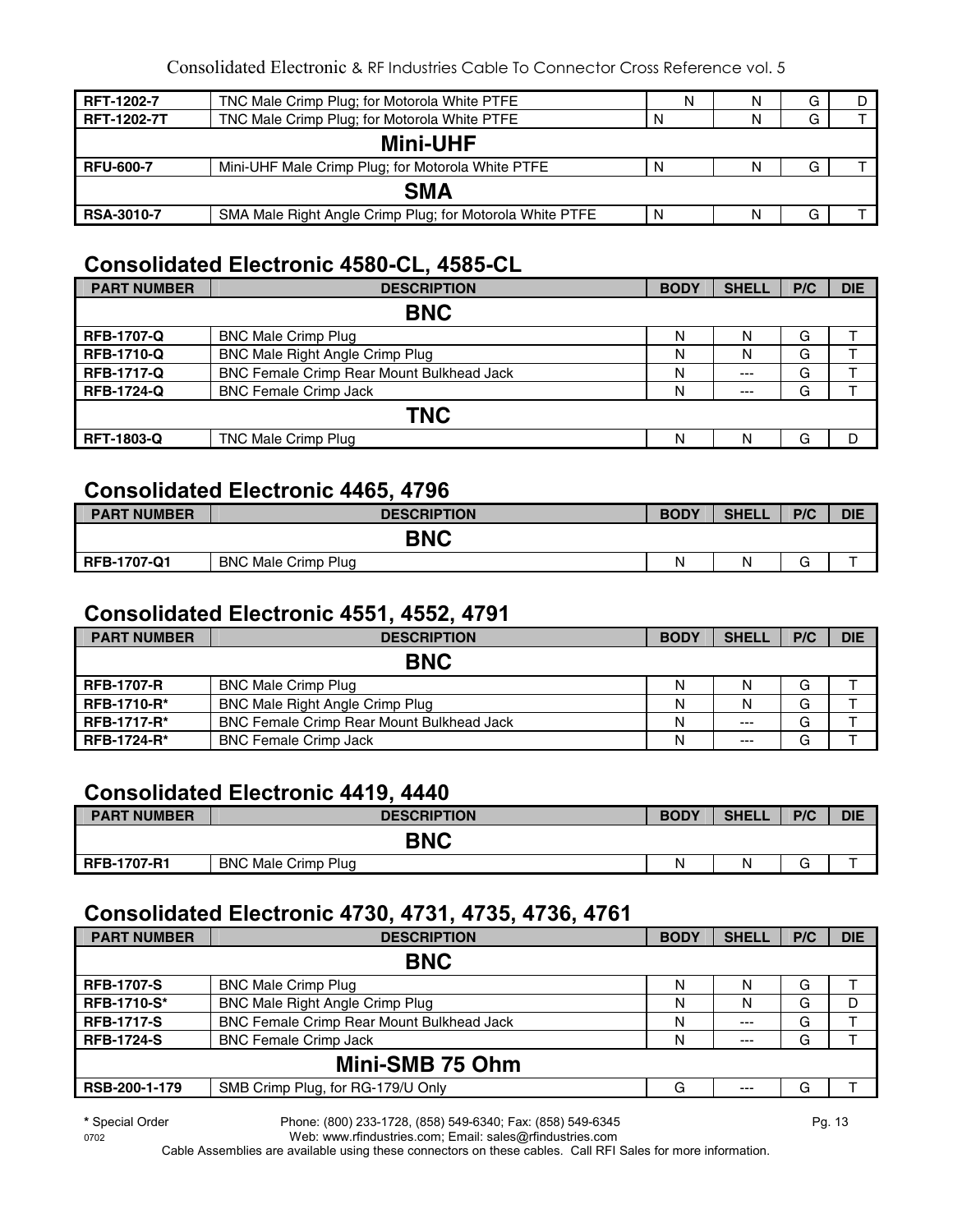| RSB-210-1-179 | SMB Right Angle Crimp Plug, for RG-179/U Only         | G | $---$ | G |  |  |
|---------------|-------------------------------------------------------|---|-------|---|--|--|
| RSB-220-1-179 | SMB Crimp Jack, for RG-179/U Only                     | G | $---$ | G |  |  |
| RSB-221-1-179 | SMB Bulkhead Crimp Jack, for RG-179/U Only            | G | $---$ | G |  |  |
| SMB 75 Ohm    |                                                       |   |       |   |  |  |
| RSB-300-1-179 | SMB Crimp Plug, for RG-179/U Only                     | G | $--$  | G |  |  |
| RSB-301-179   | SMB Crimp Plug, with Locking Shell, for RG-179/U Only | N | $--$  | G |  |  |
| RSB-310-1-179 | SMB Right Angle Crimp Plug, for RG-179/U Only         | G | $---$ | G |  |  |

## **Consolidated Electronic 4466**

| <b>PART NUMBER</b>     | <b>DESCRIPTION</b>                        | <b>BODY</b> | <b>SHELL</b> | P/C | <b>DIE</b> |
|------------------------|-------------------------------------------|-------------|--------------|-----|------------|
|                        | <b>BNC</b>                                |             |              |     |            |
| <b>RFB-1707-S1</b>     | <b>BNC Male Crimp Plug</b>                | N           | N            | G   |            |
| <b>RFB-1710-S1</b>     | BNC Male R/A Crimp Plug                   | N           | N            | G   |            |
| <b>RFB-1717-S1</b>     | BNC Female Crimp Rear Mount Bulkhead Jack | N           | $---$        | G   |            |
| <b>RFB-1724-S1</b>     | <b>BNC Female Crimp Jack</b>              | N           | ---          | G   |            |
|                        | Mini-SMB 75 Ohm                           |             |              |     |            |
| <b>RSB-200-1-179DS</b> | Mini-SMB Crimp Plug                       | G           | ---          | G   |            |
| <b>RSB-210-1-179DS</b> | Mini-SMB Right Angle Crimp Plug           | G           | ---          | G   |            |
| <b>RSB-220-1-179DS</b> | Mini-SMB Crimp Jack                       | G           | ---          | G   |            |
| <b>RSB-221-1-179DS</b> | Mini-SMB Crimp Jack                       | G           | ---          | G   |            |

| <b>PART NUMBER</b>     | <b>DESCRIPTION</b>                 | <b>BODY</b> | <b>SHELL</b> | P/C | <b>DIE</b> |
|------------------------|------------------------------------|-------------|--------------|-----|------------|
|                        | SMB 75 Ohm                         |             |              |     |            |
| <b>RSB-300-1-179DS</b> | SMB Crimp Plug                     | G           | $---$        | G   |            |
| <b>RSB-301-179DS</b>   | SMB Crimp Plug, with Locking Shell | N           | $---$        | G   |            |
| <b>RSB-310-1-179DS</b> | SMB Right Angle Crimp Plug         | G           | $---$        | G   |            |

## **Consolidated Electronic 4407**

| <b>PART NUMBER</b>  | <b>DESCRIPTION</b>                                        | <b>BODY</b> | <b>SHELL</b> | P/C | <b>DIE</b> |  |  |
|---------------------|-----------------------------------------------------------|-------------|--------------|-----|------------|--|--|
| <b>BNC</b>          |                                                           |             |              |     |            |  |  |
| <b>RFB-1101-1X</b>  | BNC Male Clamp Solder Plug; UG-959A/U                     | N           | N            | G   | D          |  |  |
| <b>RFB-1107-1X</b>  | <b>BNC Male Crimp Plug</b>                                | N           | N            | G   | D          |  |  |
| <b>RFB-1110-X</b>   | BNC Male R/A Crimp Plug                                   | N           | N            | G   | т          |  |  |
| <b>RFB-1124-1X</b>  | <b>BNC Female Crimp Jack</b>                              | N           | ---          | G   | D          |  |  |
| <b>7/16 Din</b>     |                                                           |             |              |     |            |  |  |
| <b>RFD-1600-2-X</b> | 7/16 Din Male Clamp Plug Combo Straight or Right Angle    | S           | S            | S   | т          |  |  |
| <b>RFD-1605-2-X</b> | 7/16 Din Male Crimp Plug Combo Straight or Right Angle    | S           | S            | S   | T          |  |  |
| RFD-1625-2-X        | 7/16 Din Female Clamp Jack Combo Straight or Right Angle  | S           | ---          | S   | т          |  |  |
| RFD-1630-2-X        | 7/16 Din Female Crimp Jack Combo Straight or Right Angle  | S           | ---          | S   | T          |  |  |
| RFD-1641-2-X*       | 7/16 Din Female 4 Hole Flange Clamp Combo Straight or R/A | S           | ---          | S   | Т          |  |  |
|                     | <b>FME</b>                                                |             |              |     |            |  |  |
| <b>RFE-6050-X</b>   | FME Female Crimp Jack                                     | N           | ---          | G   | т          |  |  |
| N                   |                                                           |             |              |     |            |  |  |
| <b>RFN-1001-S</b>   | N Male Solder Plug                                        | S           | S            | G   | т          |  |  |
| <b>RFN-1004-1SX</b> | N Male Clamp Plug                                         | S           | S            | G   | Т          |  |  |
| <b>RFN-1007-2SX</b> | N Male Crimp Plug                                         | S           | S            | G   | Т          |  |  |
| <b>RFN-1009-X*</b>  | N Male Right Angle Crimp Plug                             | S           | S            | G   | т          |  |  |
| RFN-1009-X-04       | N Male Right Angle Crimp Plug                             | N           | N            | G   | T          |  |  |

**\*** Special Order Phone: (800) 233-1728, (858) 549-6340; Fax: (858) 549-6345 Pg. 14

0702 Web: www.rfindustries.com; Email: sales@rfindustries.com